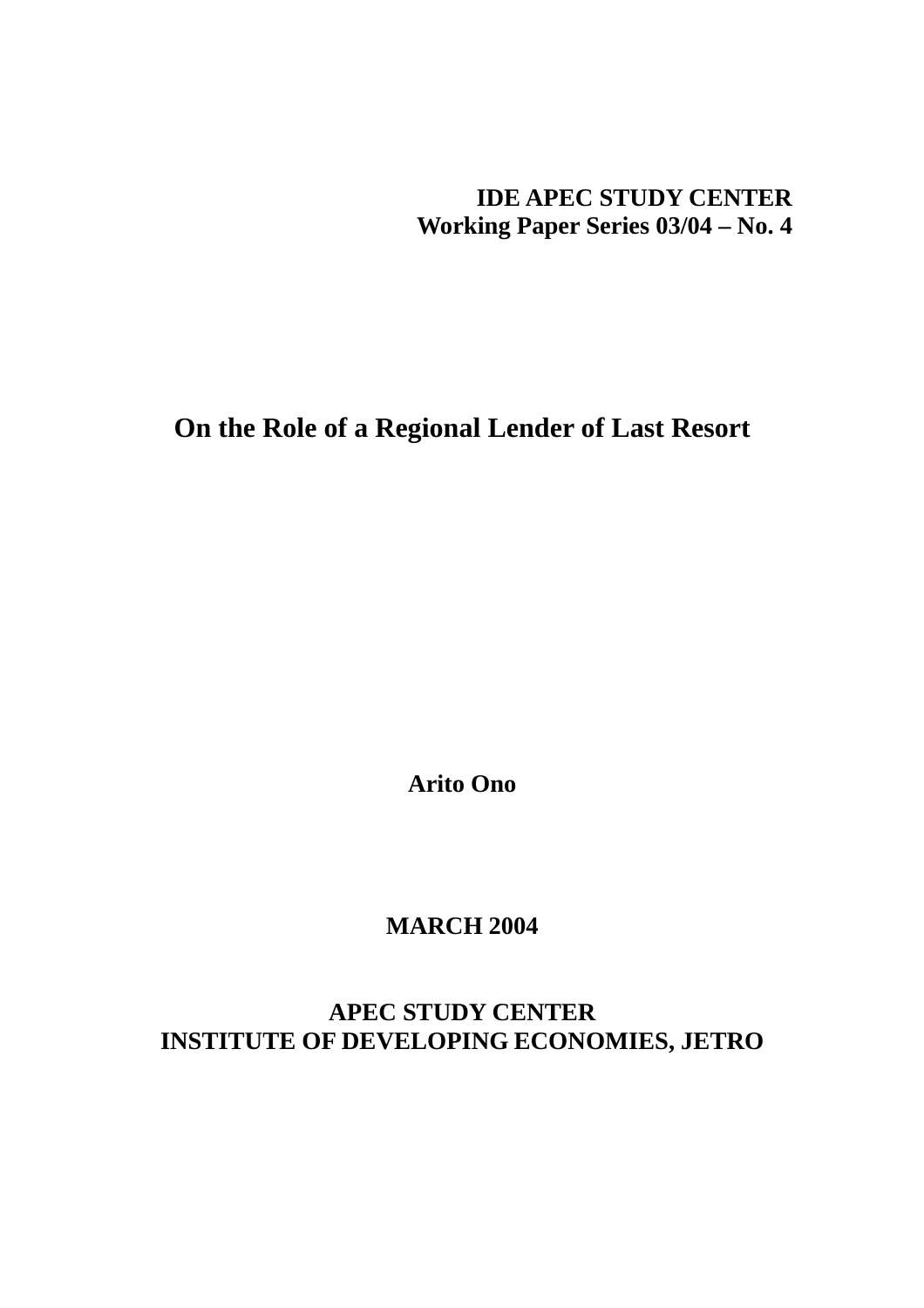# **IDE APEC STUDY CENTER Working Paper Series 03/04 – No. 4**

# **On the Role of a Regional Lender of Last Resort**[∗](#page-1-0)

**March 2004** 

# **Arito Ono**

# **Research Department - Public Policy Mizuho Research Institute Ltd.**

 $\overline{a}$ 

<span id="page-1-0"></span><sup>∗</sup> This paper was prepared in the course of the author's participation in the IDE-JETRO research project "Prospects on Regional Cooperation in East and Southeast Asia --- Towards Materialization of the ASEAN+3 Framework." I would like to thank the members of the project and Eiji Ogawa for helpful comments and discussions. Remaining errors are mine. The views expressed are those of the author and do not necessarily represent those of the Mizuho Research Institute Ltd.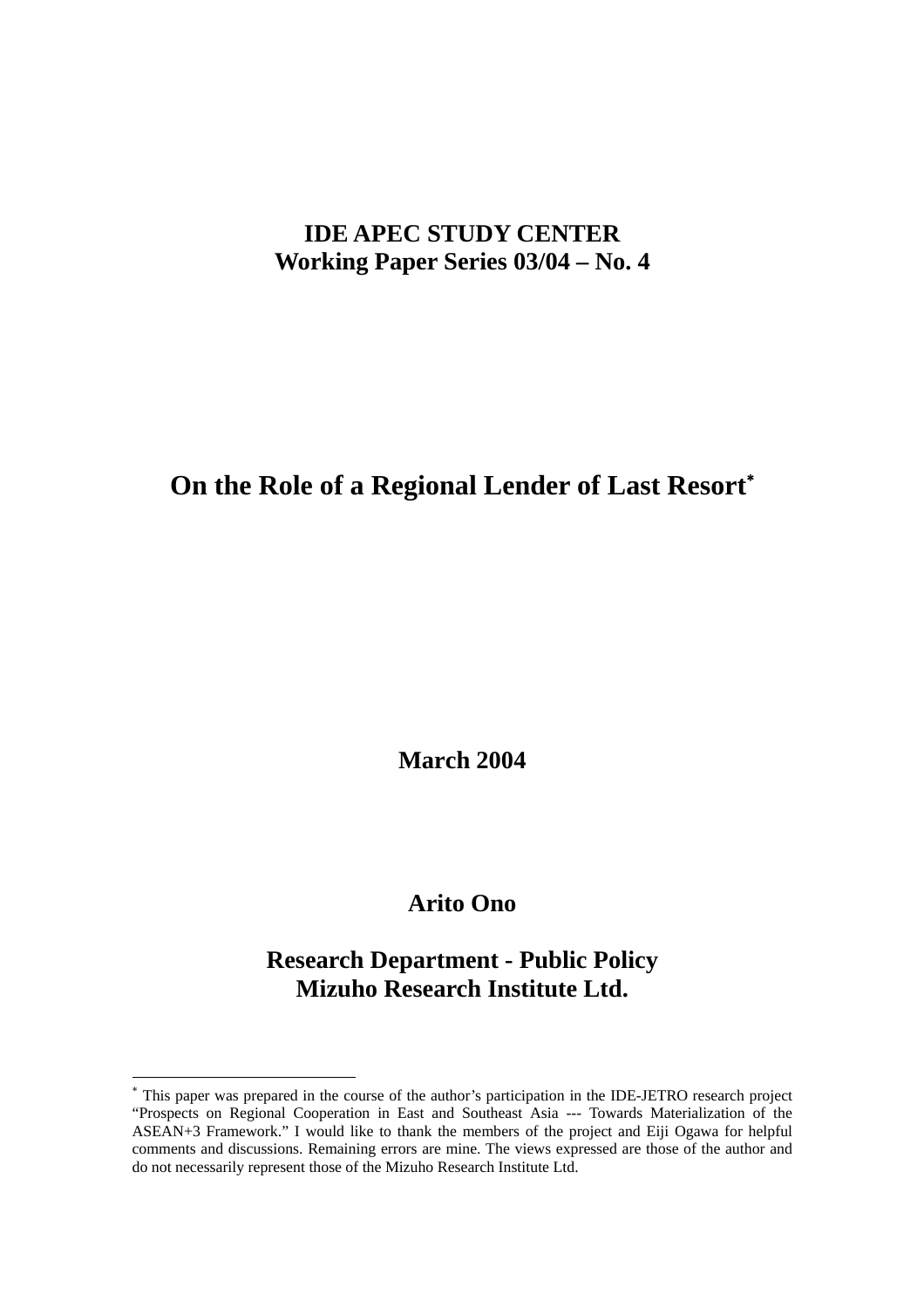# **CONTENTS**

| The Role of IFI in International Financial Markets:<br>Ш.                       |           |
|---------------------------------------------------------------------------------|-----------|
|                                                                                 |           |
| III-1. The Cost of IMF Intervention:                                            |           |
| A More Stringent Incentive-compatibility Constraint  13                         |           |
|                                                                                 |           |
|                                                                                 |           |
| III-2-(2). The Welfare Effect of the IMF's Crisis Management Policy $\sigma$ 17 |           |
| <b>Will Competition between IFIs</b><br>IV.                                     |           |
|                                                                                 |           |
|                                                                                 | 19        |
| IV-2. The Role of Budget Constraint: Limiting the Race to the Bottom 20         |           |
| V.                                                                              |           |
|                                                                                 | <b>26</b> |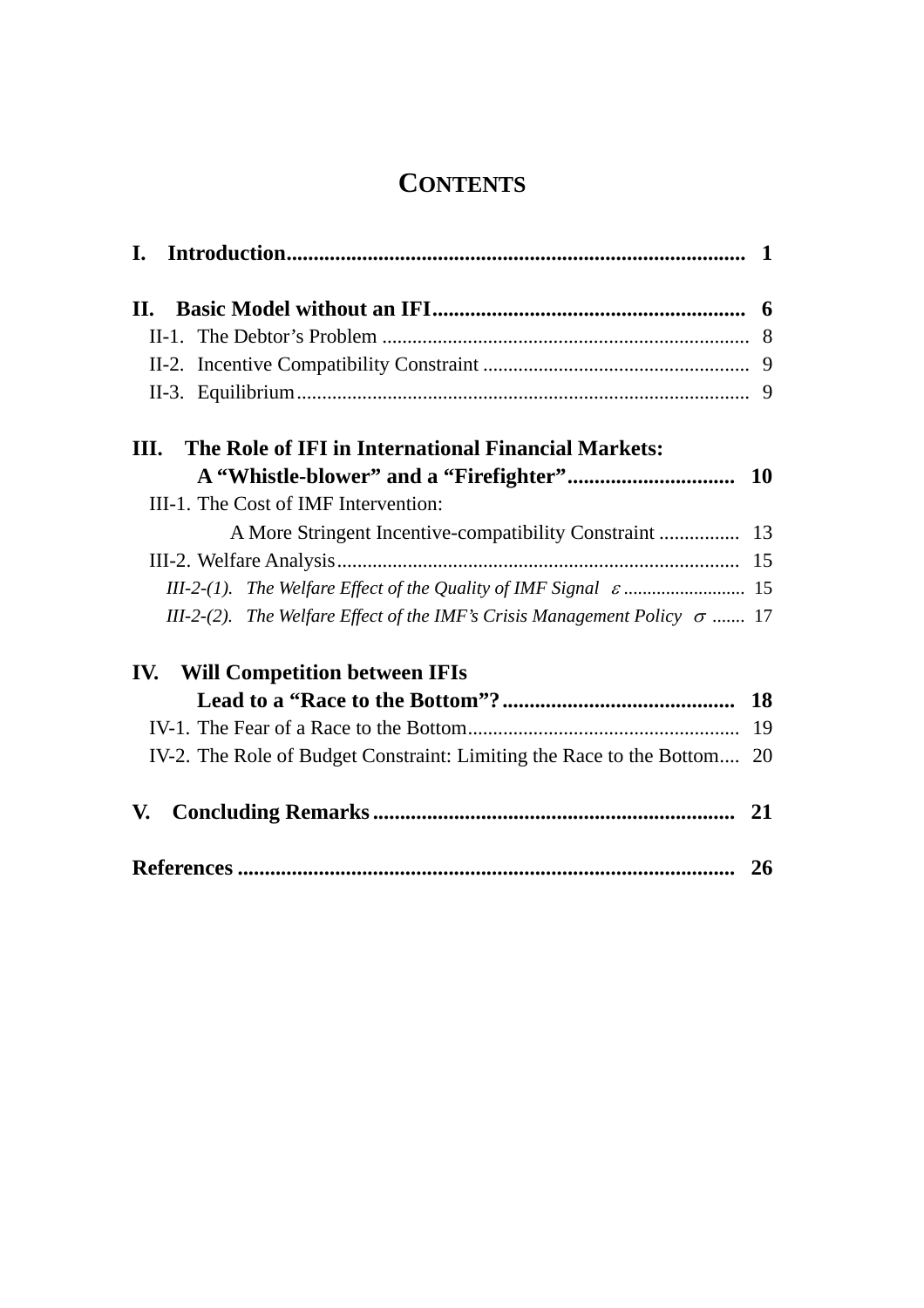# **I. Introduction**

The onset of the East Asian crisis in 1997-98 highlighted the importance of appropriate "international financial architecture" in preventing crises where possible and resolving them effectively and efficiently once they occur. At the same time, the idea of wider monetary and financial cooperation at the regional level has been in the air. The framework for regional financial cooperation in East Asia contains the following three (or four) elements.

 First, some economists recommend adopting an appropriate "intermediate" exchange rate arrangement that could mitigate the negative effects of "two-corner solutions," i.e., free floating and hard peg. It is said that a pure float is not desirable for emerging market economies in East Asia because the region depends heavily on trade and foreign investment. Exchange rate stability is key for promoting growth, and a freely floating system is inappropriate due to its potential for excessive volatility in the short term and misalignment in the medium term. Nor is a hard peg (currency boards pegged to the US dollar, for instance) desirable for East Asian emerging economies in light of its susceptibility to fluctuations in effective exchange rates when the dollar-yen rate became volatile during 1995-98. These observations provide the motivation for establishing an "intermediate" exchange rate system, such as an appropriately trade-weighted currency basket that consists of major currencies, as a way of reconciling stability and flexibility (French and Japanese Staff, Ministries of Finance, 2001).

 A second set of proposals recommends developing regional local currency-denominated bond markets for reducing the "double mismatch" problem, i.e., the mismatch of maturity and currency, which was at the heart of the East Asian crisis. A high level of indebtedness in foreign currencies made East Asian countries vulnerable to the depreciation in the exchange rate. Similarly, short-term lending by the financial institutions outside the region allowed creditors to exit the country in the event of crisis, thereby worsening the economic downturn due to premature liquidation of long-term investments. By mobilizing the region's vast pool of savings to be intermediated directly to regional long-term investments, the argument goes, East Asian economies can eliminate the "double mismatch" problem. These observations lead to the recent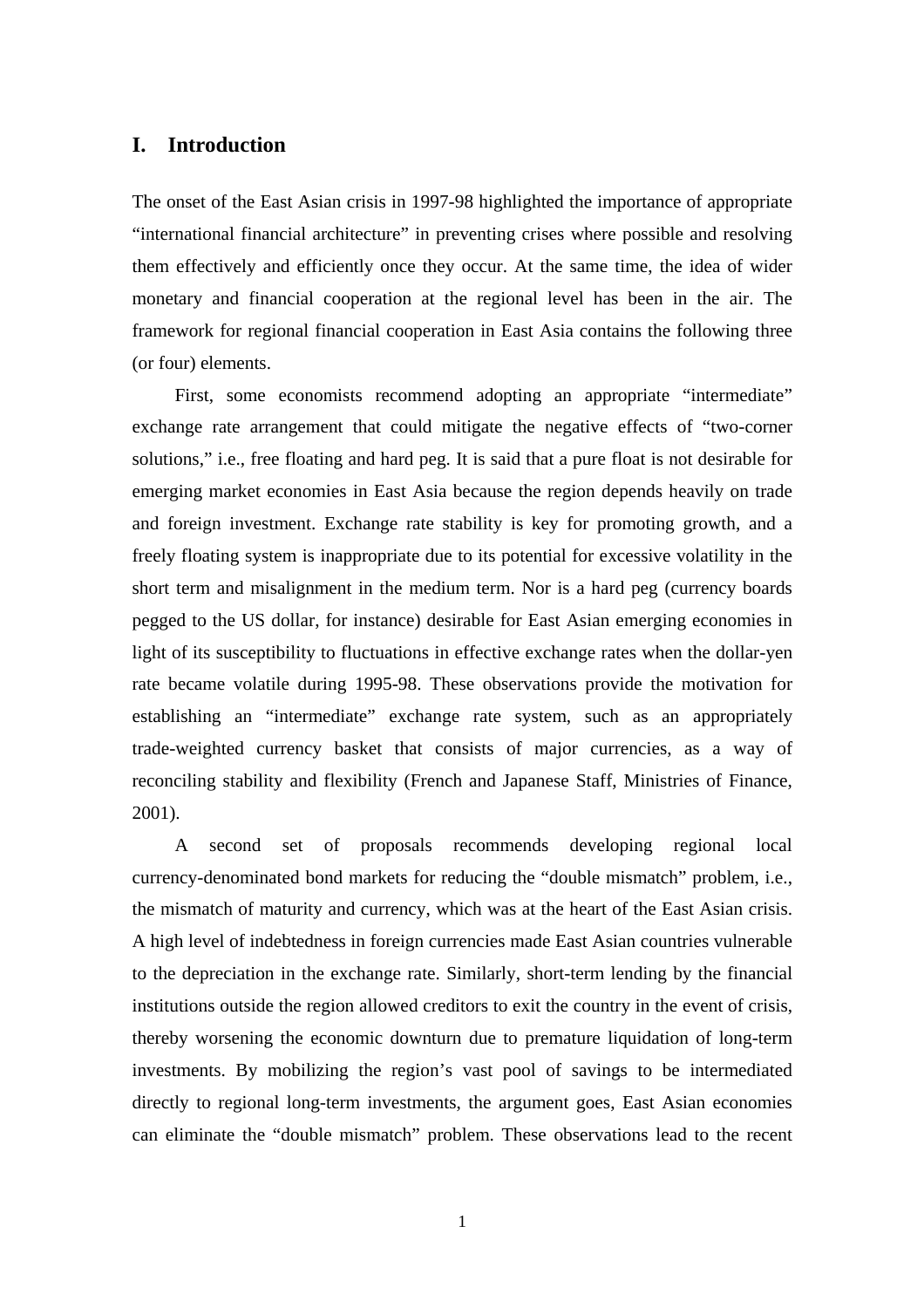creation of the Asian Bond Markets Initiative, which facilitates access to the market through a wider variety of issuers and enhances market infrastructure to foster the market, and the Asian Bond Fund that invests Asia's reserves back into the sovereign bonds issued by Asian governments in international markets.

 Lastly, the regional lender of last resort as a way of providing short-term liquidity to crisis countries, subject to appropriate conditions, has been discussed. The proposal was partly motivated by the perception that the crises in 1997-98 had been compounded by the less-than-generous assistance and conditionality of international financial institutions (IFIs) in Washington, D.C. In September 1997, the idea of an Asian Monetary Fund was floated by the Japanese government officials, but was opposed strongly by the United States and the International Monetary Fund (IMF), which feared that a regional fund would undermine the effectiveness of IMF conditionality (Bird and Rajan, 2002; Eichengreen, 2001). Then, in May 2000, the finance ministers of ASEAN+3 (China, Japan, and South Korea) agreed in Chiang Mai to create a regional network of bilateral currency swap arrangements as a firewall against future financial crises. The motivation of the Chiang Mai Initiative (CMI) is similar to an AMF in that it is aimed at providing immediate, temporary liquidity to the crisis-hit member country. The United States and the IMF have expressed support for the CMI, presumably because drawings through this arrangement are basically subject to the IMF conditionality. The linkage of the CMI to global financial arrangements has helped to mollify oppositions from Washington, D.C., but it has blurred the significance of regional financial assistance in addition to the IMF facilities. As of Nov 2003, fourteen bilateral swap arrangements had been concluded in line with the main principles, reaching a total of US\$ 33.5 billion (Figure 1).

 The regional lender of last resort as proposed by the CMI would not function properly without effective monitoring and surveillance that would limit the extent of debtor moral hazard. There are several extant regional mechanisms for information sharing, policy dialogue, and economic surveillance in East Asia. Among many, Kuroda and Kawai (2003) cite the ASEAN Surveillance Process, the ASEAN+3 Economic Review and Policy Dialogue Process, and the Manila Framework Group as three major initiatives. Somewhat consistent with the fact that the drawings via the CMI are subject to the IMF conditionality, current regional surveillance mechanisms are complementary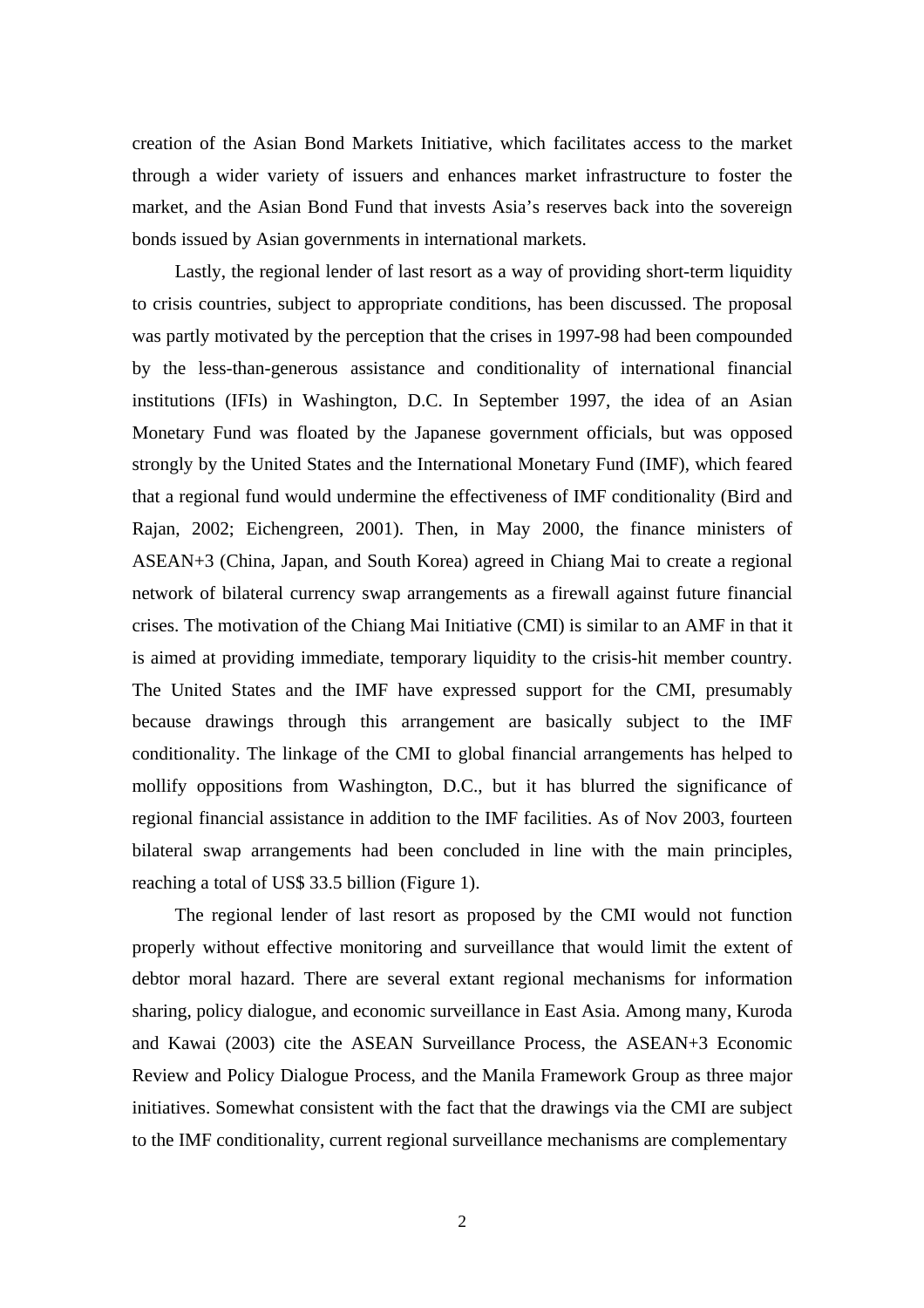

### **Fig. 1. Progress of the Chiang Mai Initiative (as of Nov. 10, 2003)**

to and consistent with the global framework. For instance, the ASEAN Surveillance Process uses the same data provided to the IMF in conjunction with its Article IV consultations and program negotiations. Again, there is a fear that this results in the duplication of international bureaucratic work. Moreover, Asian regional surveillance mechanisms are weakened by the presumption of noninterference peer review process that is an Asian cultural feature<sup>1</sup> (Eichengreen, 2001; Kuroda and Kawai, 2003;

 $\overline{a}$ 

<sup>2.</sup> Japan's agreements with The Republic of Korea and Malaysia include the swap agreements based on the New Miyazawa Initiative. (Korea: \$ 5 billion, Malaysia: \$ 2.5 billion)

<sup>&</sup>lt;sup>1</sup> In his speech given at Euro 50 Group Roundtable in Tokyo at June 12, 2003, Deputy Governor of the Bank of Thailand, Thirachai Phuvanatnaranubala, stated that:

<sup>&</sup>quot;We also have a system of mutual surveillance, but Asian culture sometimes does not go for direct confrontation to such particular issues. The best safeguard, in my opinion, is therefore to have stronger structures in Asian countries to deal with financial shocks. This is why I attach much hope in the Asian Bond Markets Initiative being proposed."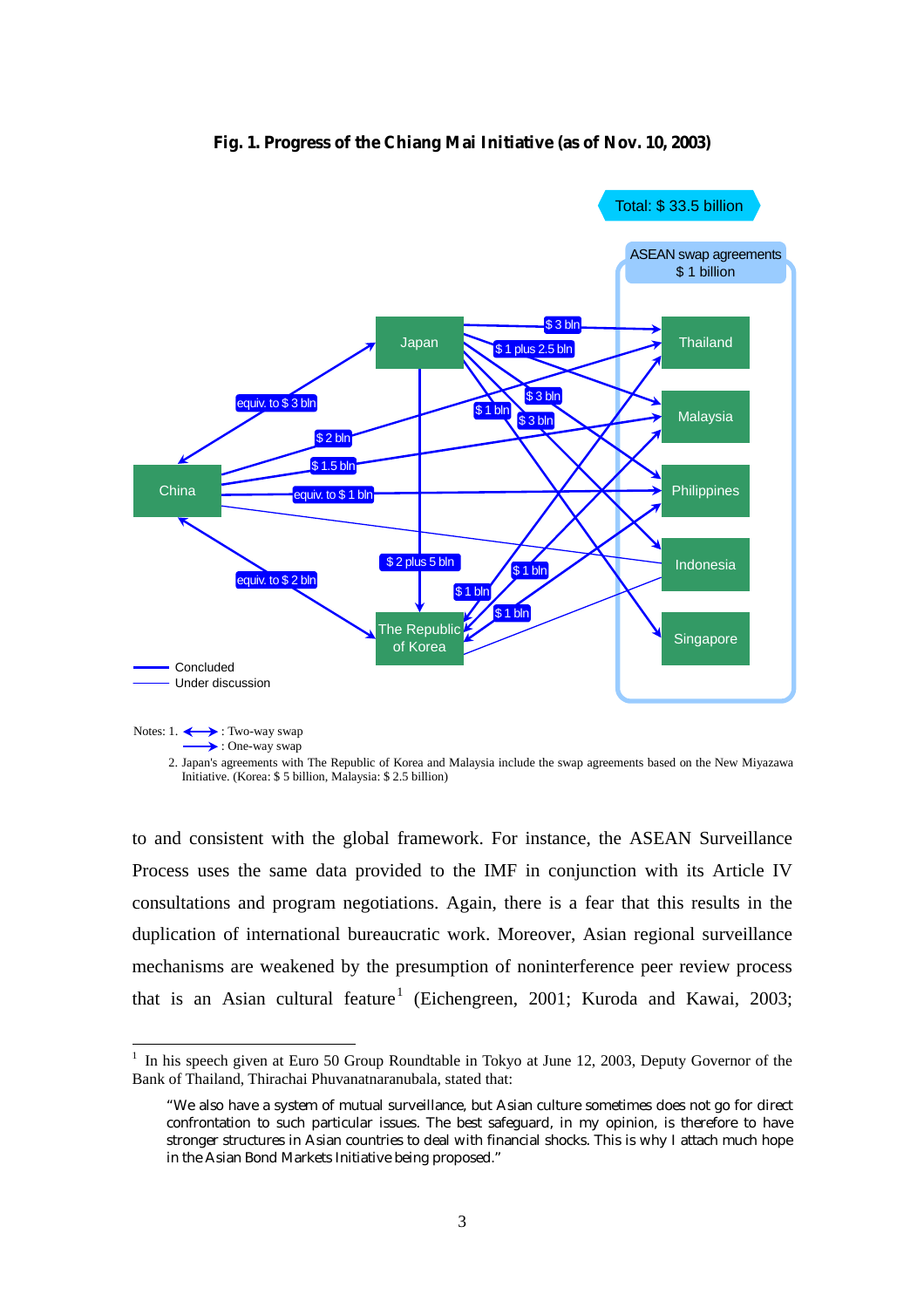Yoshitomi, 2003). Obviously, the emphasis on noninterference is not compatible with effective surveillance.

 Focusing on the last (two) issue(s), this paper theoretically investigates whether there is an additional role for a *regional* financing facility such as an Asian Monetary Fund and the CMI. In so doing, the paper rests on two strands of literature.

 First, "international financial architecture" literature varies on the welfare impact of crisis management lending provided by the IFIs. Although such lending can play a positive role in mitigating the costs that the crisis country should incur, this comes at the cost of reducing debtors' incentives to repay. As Tirole (2002) pointed out as the "topsy-turvy principle," there is a trade-off between *ex ante* incentives (moral hazard) and *ex post* efficiency (confidence) in general, and the reform proposal aimed solely at reducing the costs of crises ignores the impact on ex ante incentives of private agents and the debtor government<sup>2</sup>. In order to make a welfare judgment on the international lender of last resort, be it global or regional, we need a theoretical framework that captures both the ex-ante and ex-post efficiency of public financing facility. In this paper, I utilize the theoretical framework developed by Gai, Hayes, and Shin (2004) in order to analyze the trade-off between ex-ante efficiency and ex-post efficiency of public intervention in resolving international financial crises<sup>3</sup>.

 Second, as I noted above, counterarguments against the regional lender of last resort stress the fear that the IMF and an AMF would compete in looser conditionality. Similar concern has been addressed for the organization of bank regulation in the United States in which commercial banks choose among three primary federal regulators: the Federal Reserve System (Fed), the Office of the Comptroller of the

 $\overline{a}$ 

 $2<sup>2</sup>$  It is worth noting, in this respect, that the reform proposal aimed at eliminating the "double mismatch" problem such as the Asian Bond Fund may not be as benign as it sounds. It is true that short-term foreign-currency-denominated borrowing increases the probability of crises, but the causality may flow in the reverse direction; a fragile country is forced to borrow at shorter maturities in order to limit debtor moral hazard, because shorter-term debt allows foreigners to run for exits if the debtor agents start misbehaving. If this is the case, then, reform proposals such as the Asian Bond Fund is misguided in treating the symptoms rather than the fundamentals (Tirole, 2002).

<sup>&</sup>lt;sup>3</sup> One might argue that the model of Gai, Hayes, and Shin (2004) is not appropriate for the analysis of Asian financial architecture because their model focuses on the sovereign debt crisis; whereas one of the prominent features of the East Asian crisis was that the debts were mostly private. Note, however, that in the realm of international debt contracts, foreign creditors confront a *dual agency problem*: although creditors conclude a contract with the borrower and not with the government, the latter has both the incentives and the means not to fully protect foreign creditors' rights (Tirole, 2002). The eventual repayment of funds lent to a private borrower depends crucially on both the borrower's and the government's behaviors. Hence, I abstract from distinguishing between private debt and sovereign debt below.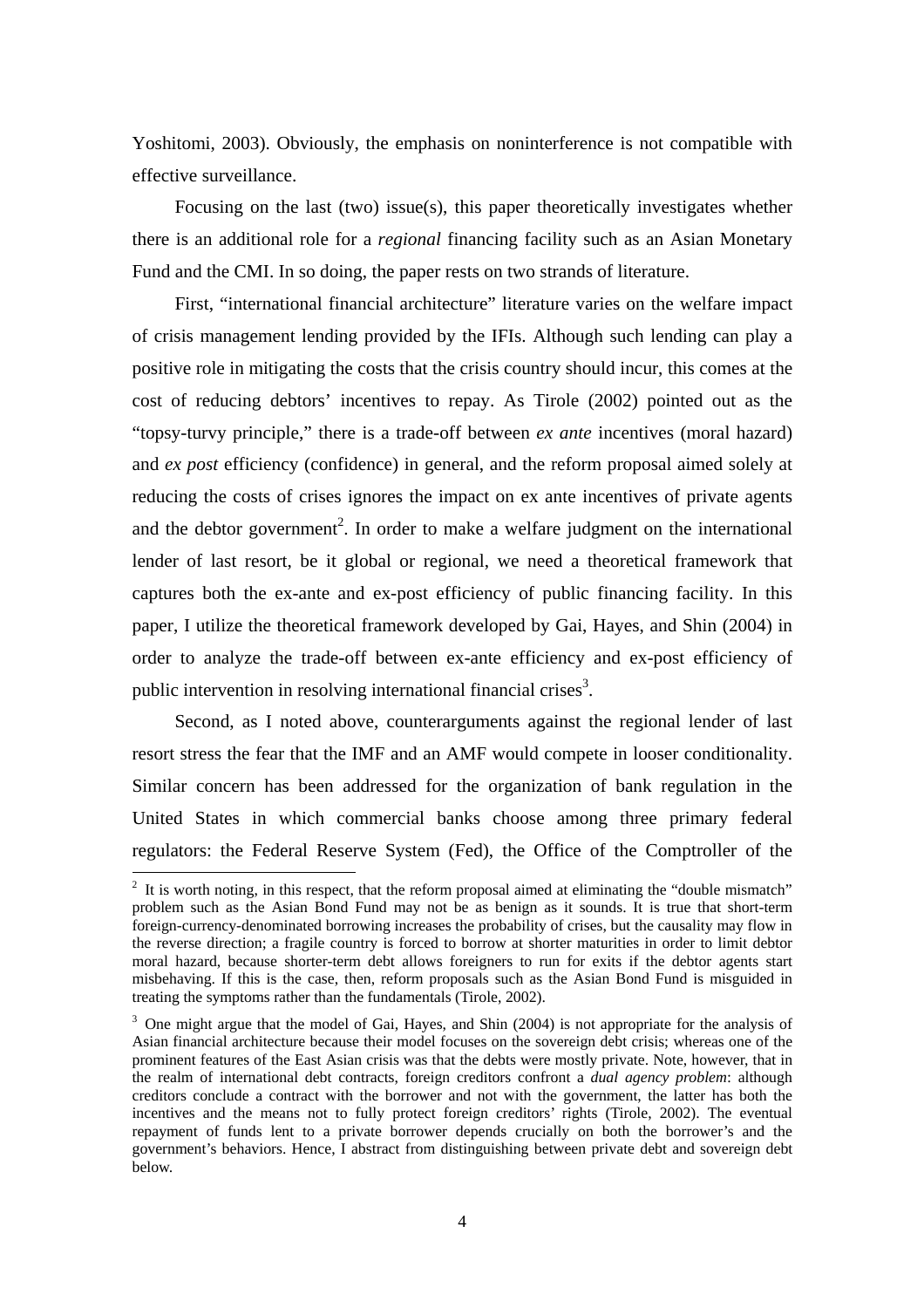Currency (OCC), and the Federal Deposit Insurance Company  $(FDIC)^4$ . In effect, the U.S. federal bank regulators are in competition with each other, and the question has been raised how this competition affects the efficacy of bank regulation in the United States. On the one hand, one might argue that the regulators will "race to the bottom," because each regulator will want to attract as many banks into its constituency as possible. There is a concern, then, that this incentive to attract "clients" will outweigh the regulatory agency's primary objective in controlling bank risk-taking incentives, and this "competition in laxity" will burden excessive costs to the financial system. On the other hand, however, one might argue that the competition among regulators motivates them to perform their tasks as effectively and efficiently as possible. A seminal work by Tiebout (1956) shows that, under certain conditions (including no externalities and costless mobility of local residents), competition among local communities leads to the optimal provision of local public goods. Tiebout's argument implies that regulatory competition among bank regulators leads to optimal standards setting (no race-to-the-bottom). Motivated by these conflicting views on regulatory competition among bank regulators<sup>5</sup>, this paper examines whether regulatory competition between the two IFIs, an "IMF" (not to be confused with the existing International Monetary Fund which is abbreviated as IMF and bearing no quotation marks) and an "AMF" will enhance the overall efficiency of international financial markets.

 The rest of the paper is organized as follows. Section 2 and 3 present a model of international debt contract with and without the "IMF." These are simplified versions of Gai, Hayes, and Shin (2004). Section 2 derives the incentive-compatible level of lending without the presence of IFI, and illustrates why the reform proposal based solely on reducing the crisis cost is misguided. Section 3 introduces one IFI, which we referred to as the "IMF," and shows that the amount of incentive-compatible lending

<sup>&</sup>lt;sup>4</sup> A bank can choose a national or a state charter, and whether it is a Federal Reserve System member. National banks are regulated by the OCC. A state-chartered bank has the Fed as its primary federal regulator if it is a Fed member and the FDIC otherwise. State banks are regulated by their home states agencies as well.

 $<sup>5</sup>$  In the realm of U.S. banking literature, empirical study by Rosen (2003) finds evidence consistent with</sup> Tiebout's beneficial competition (evidence against a race for the bottom). Weinberg (2002) presents a theoretical model of competition among bank regulators, and finds that the competition leads to efficient policy choice in some cases, while it results in inefficient outcomes in others, depending on the parameter values and the budget constraint that each regulator faces. Especially, Weinberg (2002) stresses that when the regulator does not internalize the effect of regulatory actions on the deposit insurance exposure, competition will lead to the race to the bottom.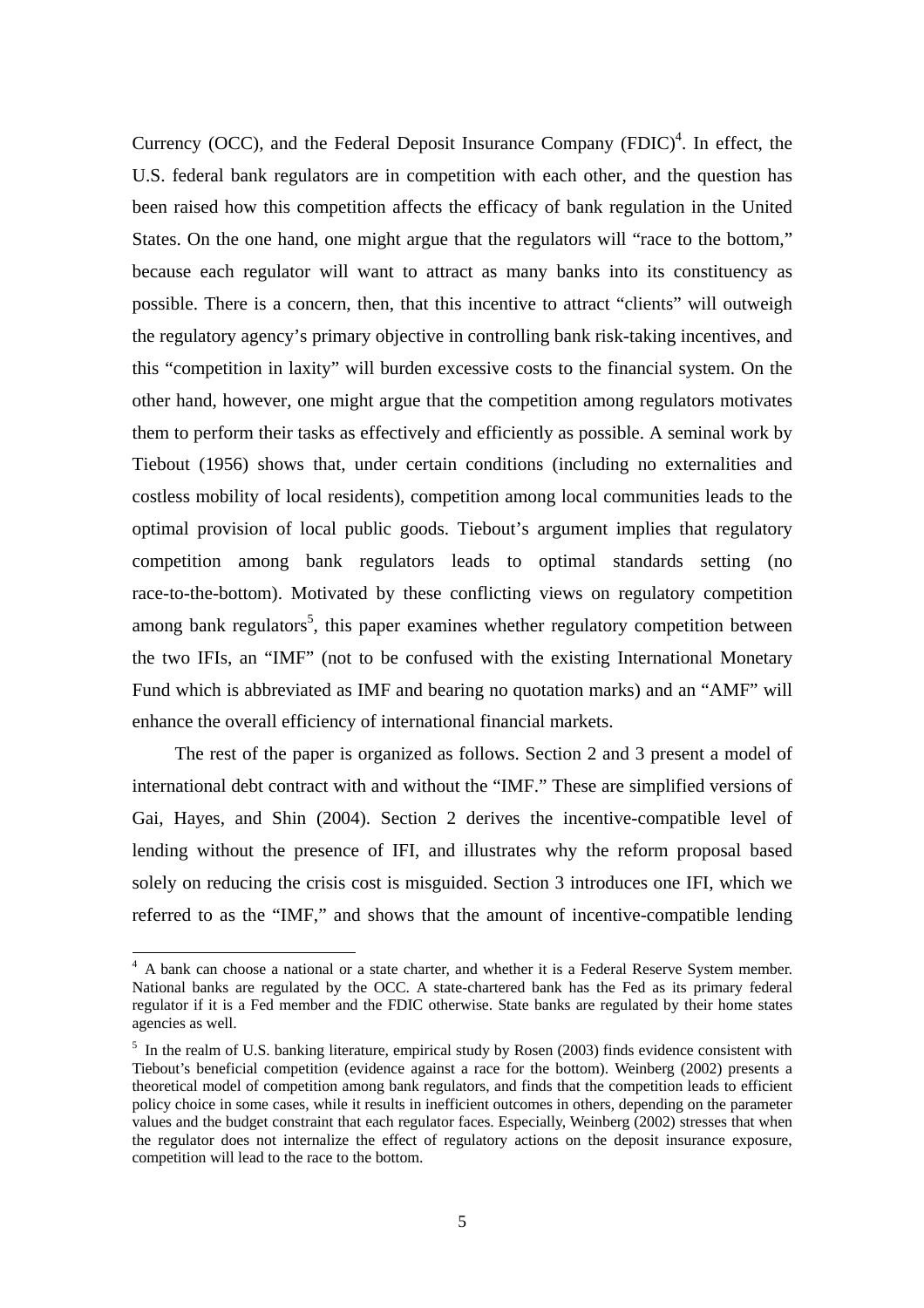becomes smaller with the IMF than without. This is because imperfect monitoring by the IMF cannot substitute for the market discipline in ensuring *ex ante* efficiency; that is, curtailing "strategic" default. Section 3 also derives, by way of numerical examples, the conditions under which expected output is higher with the IMF than without. Expected output can be higher because the IMF can reduce the crisis costs that debtor countries should incur in the event of default, and thus improve *ex-post* efficiency. The welfare effect of providing a more effective safety net is ambiguous, however, because reducing the costs of crisis will weaken the debtor's incentive to repay, resulting in a more stringent incentive-compatibility constraint. To anticipate how the trade-off between the two will work, an international financial institution is likely to be welfare enhancing if its ability of monitoring and surveillance is strong. Section 4 sketches the welfare effects of the competition between two IFIs, an "IMF" and an "AMF." Using the framework in the previous sections, I show that the concern for the "race to the bottom" arises because the optimal level of crisis management for debtor countries, which IFIs try to win the favor of, is biased toward a larger safety net than the socially optimal level, in which the creditors' interests are also taken into account. However, as long as the budgetary cost associated with providing a crisis management tool is proportional to its effectiveness, the scope of "race to the bottom" is limited, at least partially, by each institution's budget constraint. Section 5 discusses the policy implications of the theoretical analyses, and concludes with the remaining question to be addressed in the future.

# **II. Basic Model without an IFI**

Using the model of Gai, Hayes, and Shin (2004), this section derives the market-solution of international lending with debtors facing the incentive-compatibility constraint.

 We consider the transactions between a continuum of small debtor countries, each of which has a production technology that transforms loans into output, and a continuum of small creditors. Each debtor and creditor is assumed to be identical. There are three dates: initial, interim, and final (each date is represented by 0, 1, and 2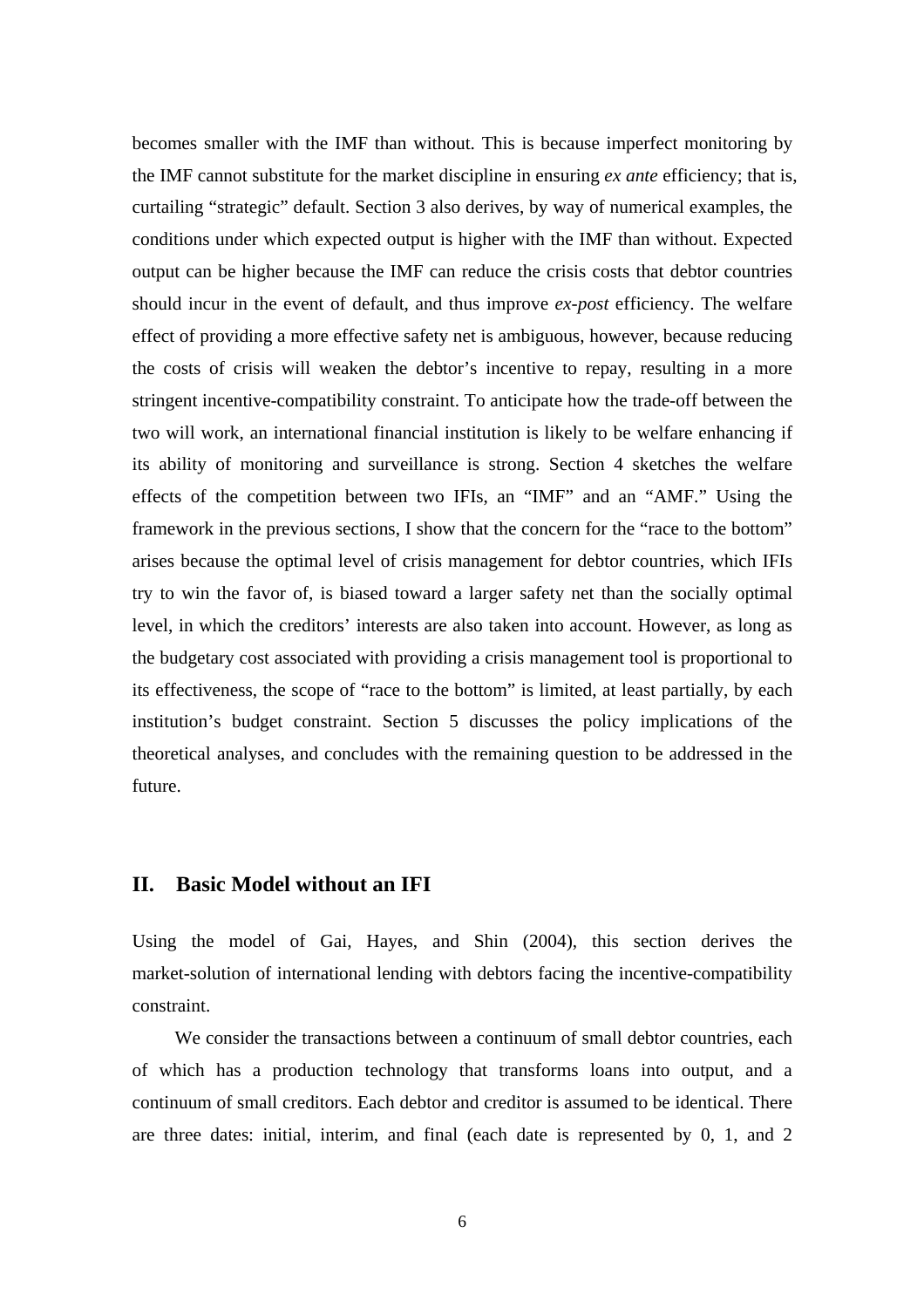respectively). At the initial date (date 0), the debtor makes a contract that grants him a loan of size L, and promises to repay rL (interest and principal) at the interim date (date 1). At date 0, the debtor invests *L* in the project that generates an interim output, denoted by  $\tilde{x}$ , at date 1 and the final output *y* at date 2.

The interim output  $\tilde{x}$  is a random variable that takes the value rL with probability  $\theta$ , but is uniformly distributed on the interval  $[0, rL)$  with probability  $1-\theta$ . In other words, there is possibility  $\theta$  that the debtor has sufficient resources to pay back the loan in full. With probability  $1-\theta$ , however, there are insufficient resources to pay and the amount of the shortage is uniformly distributed over the possible range. We define the *natural* shortfall ratio, denoted by *z* , at the interim date as:

$$
z = \frac{rL - \tilde{x}}{rL} \in [0,1] \tag{1}
$$

That is, *z* is a random variable that takes the value of 0 with probability  $\theta$  and is uniformly distributed on the unit interval with probability  $1-\theta$ . Since there are a large number of debtor countries, the following analysis assumes that the probability  $\theta$  also represents the *fraction* of the countries that have sufficient resources to pay back the loan in full. We also assume no informational asymmetry on the parameters and hence  $\theta$  is observable to both creditors and debtors.

 Output in the final date (date 2) is assumed to be proportional to the scale of the initial investment *L* , and the amount *actually* repaid by the debtor at date 1, denoted by *x*. If the debtor pays the full promised amount  $rL$ , then the project is allowed to mature without intervention from the creditor. If, however, there is a shortfall in the amount repaid, then creditors can force costly liquidation that is proportional to the amount of the shortfall. We define the *discretionary* shortfall ratio *s* at the interim date as:

$$
s = \frac{rL - x}{rL} \in [0,1] \tag{2}
$$

We also assume that the production function for the final output  $y$  takes the following specific form,

$$
y(L,s) \equiv (1 - \alpha s)L^{\lambda}
$$
 (3)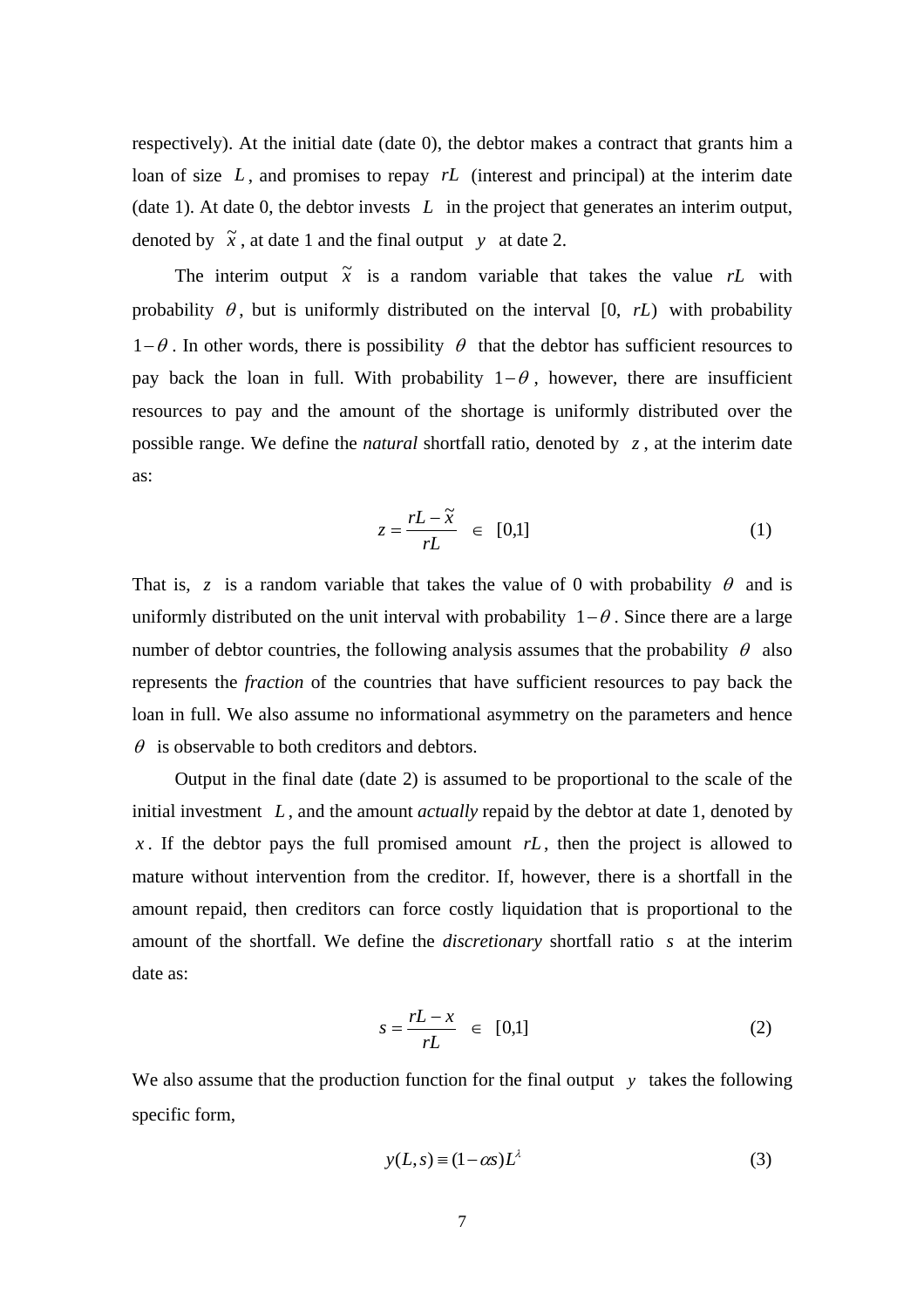which is strictly decreasing in *s*. The parameter  $\alpha \in [0,1]$  captures the extent of the damage by the premature liquidation forced by creditors at the interim date. If there is repudiation of *s*, the output at the final date is reduced by a factor of  $\alpha s$ . The parameter  $\lambda \in (0,1)$  measures the elasticity of final output with respect to the size of initial investment *L* .

 Whether the *natural* shortfall ratio *z* coincides with the *discretionary* shortfall ratio *s* depends on the debtor's will. The debtor may choose to repay the full amount if the interim output is sufficient, but we leave open the possibility that the debtor will choose not to honor its promise and to repudiate some or all of its debt obligations even if it can afford to. In what follows, we assume whether the non-payment at the interim date is intentional or the result of bad luck is not verifiable for the loan contract between debtors and creditors. That is, in the event of a default at date 1, creditors cannot distinguish whether it is a strategic one ( $s > z$ ) or is due to bad luck ( $s = z$ ).

### **II-1. The Debtor's Problem**

The debtor maximizes the expected output net of the repayment costs, taking into account the possible disruptions caused by a default. Denoting by  $E(\cdot)$  the expectations operator associated with the random variable *z* , the optimal size of loan is given by the solution to the following constrained maximization problem:

$$
\text{Max} \quad E[y(L, z) - (1 - z)rL] \tag{4}
$$

subject to  $E[v(L, z) - (1-z)rL] \ge 0$  (5)

and 
$$
y(L, z) - (1 - z)rL \ge y(L, s) - (1 - s)rL
$$
 for all z and  $s \ge z$  (6)

The objective function (4) simply states that the debtor chooses the size of *L* that maximizes the expected output net of repayments. The debtor faces two sets of constraints. The participation constraint (5) requires that the debtor would be better off by making the debt contract than not. Since the production function (3) satisfies  $\lim_{L\to 0} \frac{\partial y}{\partial L} = \infty$ , the optimal loan *L* is given by an interior solution and (5) is a non-binding constraint in our setting. The incentive-compatibility constraint (6) requires that the debtor has an incentive to honor the debt contract at the interim date. That is, if there is no resource shortage ( $z = 0$ ), then the debtor has an incentive to pay back the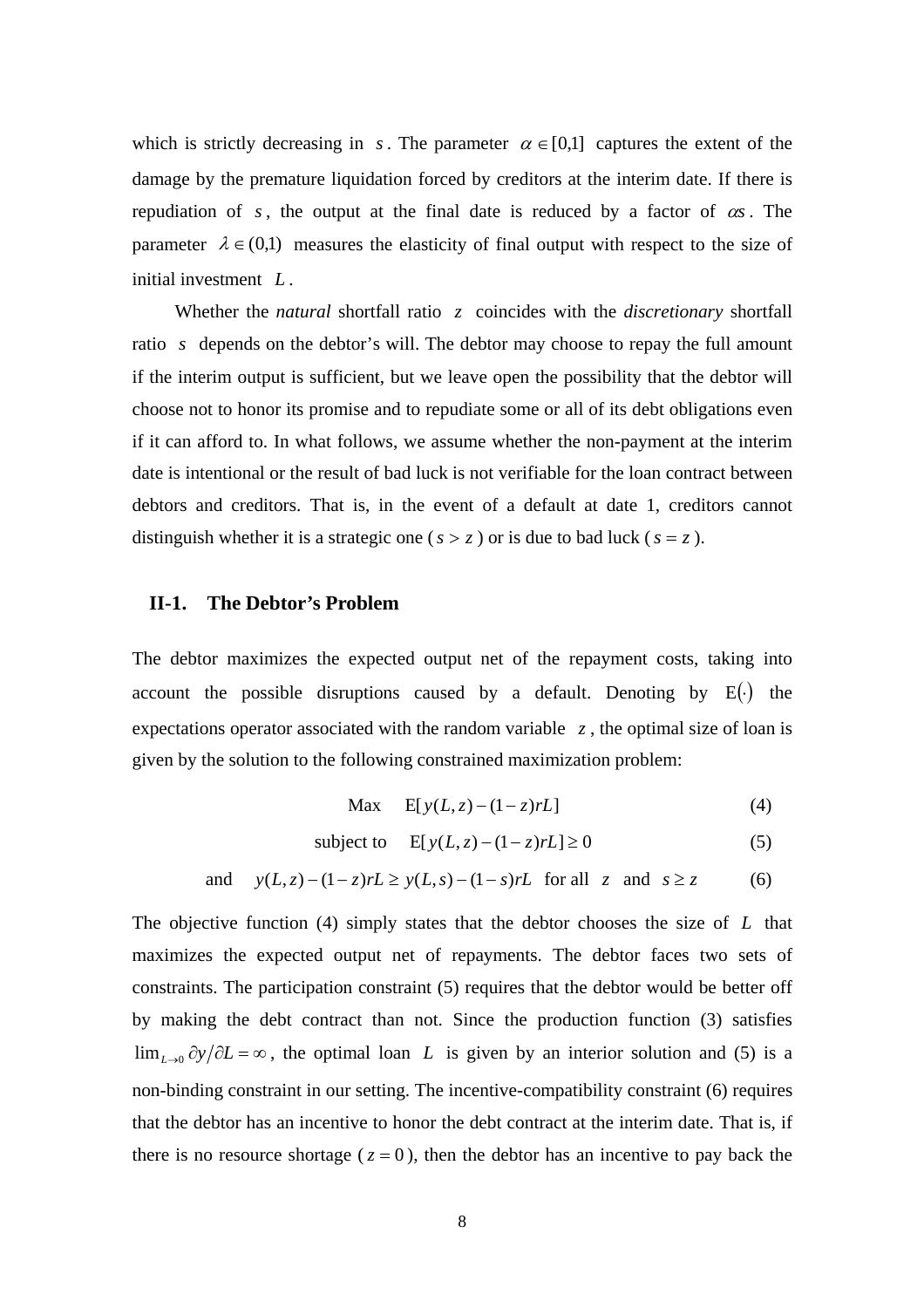full amount to the lender. It also ensures that if there is a resource shortage ( $z > 0$ ), the debtor has no incentive to keep back any of the realized output from the creditor.

### **II-2. Incentive Compatibility Constraint**

The incentive compatibility constraint (6) implies that, at the interim date when  $z$  is realized, the debtor would choose *s* that maximizes

$$
(1 - \alpha s)L^{\lambda} - (1 - s)rL \tag{7}
$$

subject to  $s \ge z$ . By repudiating the debt contract, the debtor can save the repayment costs at the expense of contraction in the final output. Since equation (7) is linear in *s*, the solution is given by

$$
s = z
$$
 if  $\alpha L^{\lambda} \ge rL$  (repayment of all available resources)  
 $s = 1$  if  $\alpha L^{\lambda} \le rL$  (repudiation of all debts)

and the set of incentive-compatibility constraints (6) can be reduced to a following single condition on the size of the loan *L* .

$$
L \leq \left(\frac{\alpha}{r}\right)^{\frac{1}{1-\lambda}}
$$
\n(8)

Inequality (8) implies that the initial loan must be small enough so that the gains for the debtor from repudiating its debt are smaller than the losses to its output<sup>6</sup>.

## **II-3. Equilibrium**

 $\overline{a}$ 

It remains to determine whether the incentive-compatibility constraint (8) will be binding in the optimal contract. The unconstrained maximization of the objective function (4) entails solving for *L* that maximizes:

$$
\theta[L^{\lambda} - rL] + (1 - \theta) \{ [1 - \alpha E(z \mid z > 0)]L^{\lambda} - [1 - E(z \mid z > 0)]rL \}
$$
(9)

where  $E(z>0)$  is the expectation of *z* conditional on its being strictly positive. Since *z* is uniformly distributed on the unit interval,  $E(z | z > 0) = 1/2$ . Then, from the first-order condition, the solution is given by:

 $6$  Equation (7) implies that the marginal gain of repudiation is linear in *s* whereas its marginal cost is decreasing in *s* . Hence the incentive-compatible size of loan is upper-bounded.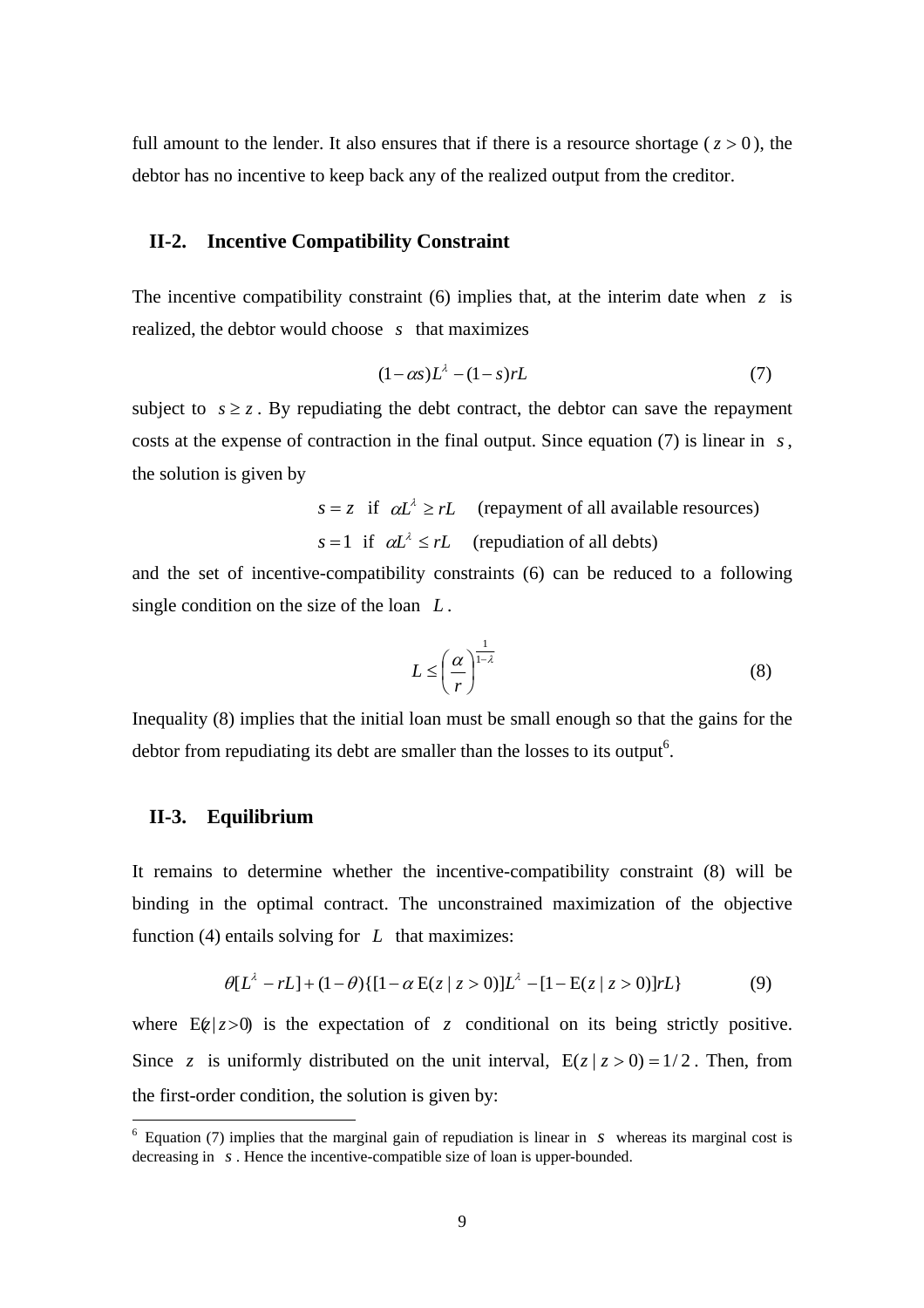$$
L = \left\{ \frac{\lambda}{r} \cdot \frac{\left[2 - \alpha(1 - \theta)\right]}{1 + \theta} \right\}^{\frac{1}{1 - \lambda}}
$$
(10)

By substituting (10) to the incentive-compatibility constraint (8), the incentive compatibility constraint fails to bind if and only if:

$$
\alpha \ge \frac{2\lambda}{1 + \theta + \lambda(1 - \theta)}\tag{11}
$$

Equation (11) shows that if  $\alpha$  is large enough so that the damage of premature liquidation by the lender is enough to discipline the borrower to honor the initial contract, there are no impediments to borrowing the *ex ante* optimal amount. Conversely, if  $\alpha$  is too small, then the incentive problems limit the amount of borrowing. This feature of the model captures the following point made by Dooley (2000) and Tirole (2002): the reform proposal based solely on the consideration of ex post (in our context, lowering  $\alpha$ ) ignores the impact on the ex ante aggregate flow of international lending due to incentive problems.

 To summarize, in an economy without IFIs, the market-solution to the optimal contract is given by

$$
L_{*} = \min \left\{ \left( \frac{\alpha}{r} \right)^{\frac{1}{1-\lambda}}, \left( \frac{\lambda}{r} \cdot \frac{\left[2 - \alpha(1-\theta)\right]}{1+\theta} \right)^{\frac{1}{1-\lambda}} \right\}
$$
(12)

# **III. The Role of IFI in International Financial Markets: A "Whistle-blower" and a "Firefighter"**

The analysis in the previous section reveals that the disciplining role of the threat of a disorderly creditor run (an international financial crisis) allows the borrower greater access to credit. In a similar vein, referring to the key principles of corporate finance, Tirole (2002) argues investor protection is not so much as about protecting investors as about benefiting borrowers: investor protection is about enabling borrowers to have access to funds. In the absence of an international public entity that preserves creditor rights in international debt contracts, however, the threats of crisis serve as the dominant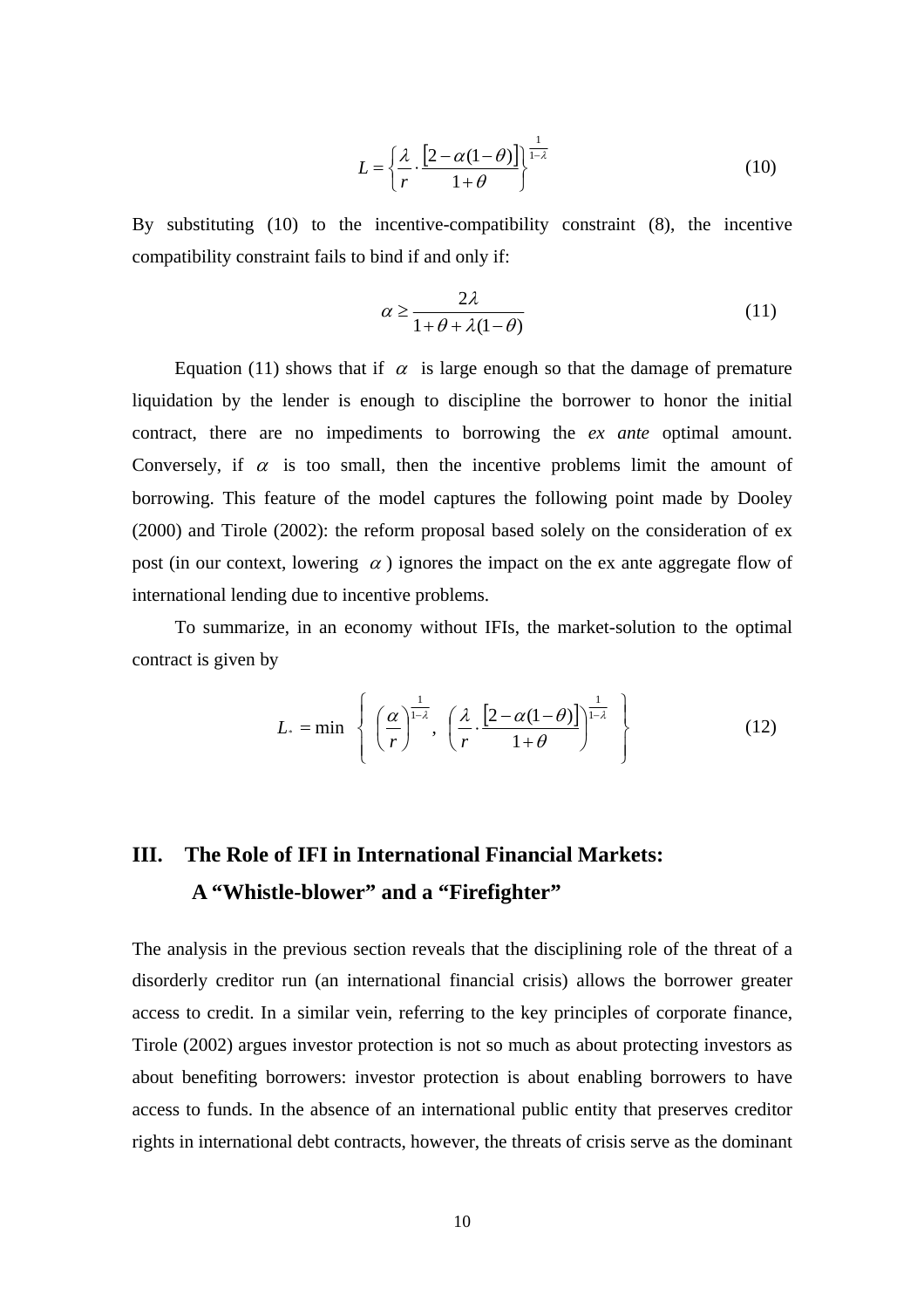incentive for repayment (Dooley, 2000). We also have to note that this comes at a substantial cost: if nature (adverse external conditions, say) forces a borrower to default when  $\alpha$  is so large, the economy is inflicted by a severe fall in output. An international financial institution such as the IMF can potentially play an important role in mitigating the damage of crises without damaging creditor rights.

 In what follows, we assume that an international financial institution, which is referred to as the "IMF," plays a two-fold role. First, scrutiny from the IMF may substitute for market discipline and help to ensure *ex ante* efficiency. Although the following analysis restricts such "whistle-blowing" role of the IMF to distinguish publicly between "bad luck" and "strategic" defaults, any element regarding the effectiveness of the IMF surveillance such as setting standards for financial market regulation, identifying policies for promoting financial market development, and signaling the potential risks early enough to allow policy responses can also be categorized in this role. Second, IMF can improve *ex post* efficiency by acting as a "firefighter" such as, for instance, providing limited official finance, mediating in workouts, or endorsing temporary controls on capital outflows. The analysis in this section assumes that the IMF can act as a whistle-blower and a firefighter without incurring any cost (that is, no budget constraint).

 To be precise, the IMF has no role in the initial period when the loan contract is made, but has a role at the interim date. It receives a signal as to whether the borrower has sufficient resources to pay the loan in full, that is, whether *z* is zero or positive. Based on this information, the IMF makes an announcement of its view of the current state of fundamentals and a judgment about the need for official intervention. We assume that the IMF's message space consists of only two messages, {Good, Bad}, where "Good" implies  $z = 0$  and "Bad" implies  $z > 0$ . Moreover, the binary signal that the IMF receives suffers from noise, indicated by  $\varepsilon$ , where the parameter  $\varepsilon$ measures the probability of getting a wrong signal (the imprecision of information). For instance, given  $z = 0$ , the IMF receives an incorrect signal that the fundamentals are "bad" with probability  $\varepsilon$ . There is an analogous probability of mistaking bad fundamentals for good fundamentals. We assume that  $\varepsilon < 0.5$ , implying that the signal has some information value on average. The following matrix gives the joint distribution over the messages and the underlying state of fundamentals *z* .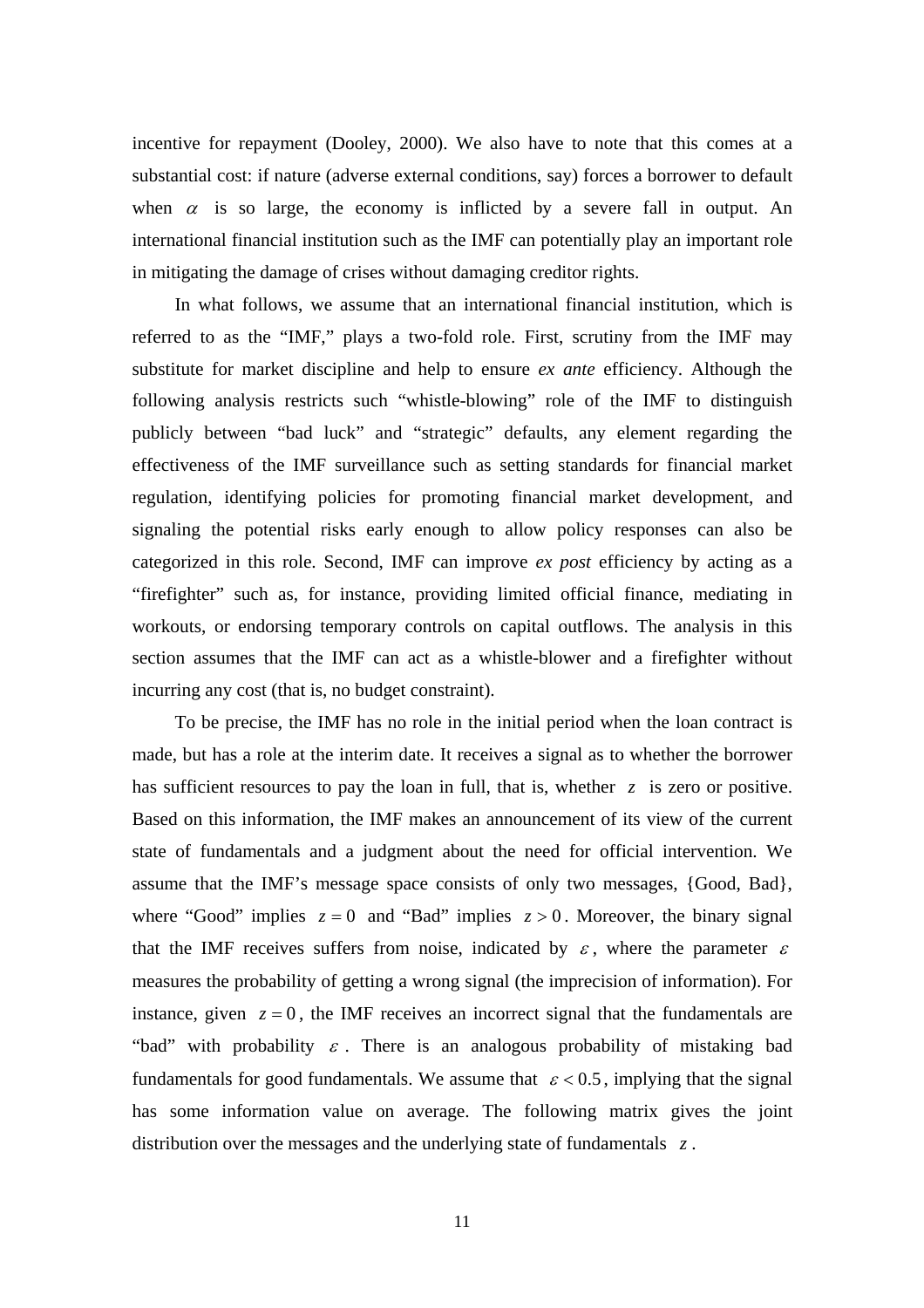|              |                 | Signal that fundamentals are |                             |
|--------------|-----------------|------------------------------|-----------------------------|
|              |                 | Good                         | Bad                         |
| Fundamentals | Good ( $z=0$ )  | $\theta(1-\varepsilon)$      | θε                          |
|              | Bad ( $z > 0$ ) | $(1-\theta)\varepsilon$      | $(1-\theta)(1-\varepsilon)$ |

 If there is a shortfall in the repayment to the creditors and the IMF judges that the fundamentals are bad, then the IMF provides financial assistance to the crisis country in order to mitigate the destructive effect of creditor liquidation. We try to capture this "firefighter" effect in our model in reduced-form fashion by the parameter  $\sigma$ , which reflects the extent to which the IMF can reduce the output losses generated by the default crisis. Specifically, we assume that the final output given shortfall ratio *s* and the IMF has intervened is given by

$$
y = (1 - \sigma \cdot \alpha s) L^{\lambda} \tag{13}
$$

where  $0 \le \sigma \le 1$ . In equation (13), the smaller  $\sigma$  implies that the more effective the IMF is in mitigating the output losses. In the extreme case where  $\sigma = 0$ , the IMF could eliminate all the output losses. Note also that  $\sigma$  can be interpreted as a black-box parameter that measures the efficacy of IMF conditionality as well. For instance,  $\sigma$ can take a larger value if, as the critics argue, the IMF conditionality attached to its financial assistance hurts the economy of a debtor country.

 Under the setting above, the welfare effects of IMF intervention can be categorized as the following.

- (i) [Fundamentals, IMF signal] =  $[Bad, Bad]$ : As long as the IMF correctly provides financial assistance to the crisis-hit country, it also provides discipline consistent with the incentive-compatibility constraint forced by the market. Moreover, by reducing the costs of disorderly liquidation, the IMF can mitigate the ex post welfare costs.
- (ii) [Fundamentals, IMF signal]  $=$  [Good, Bad]: If the IMF mistakenly intervenes by attributing strategic default as having arisen from bad luck, creditors are inappropriately locked into the workout process. By ameliorating the impact of liquidation incorrectly, the debtor obtains gains from cheating.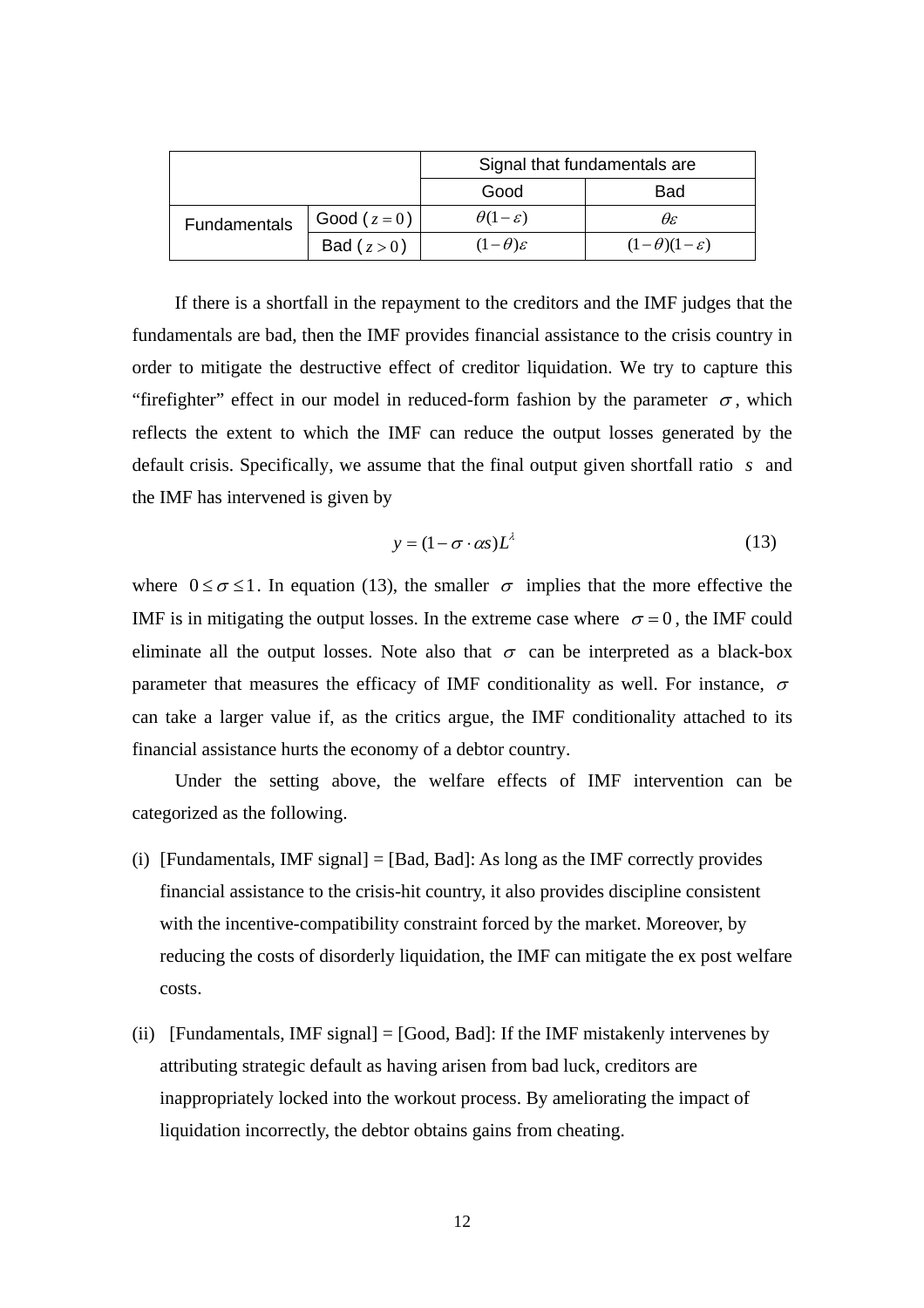(iii) [Fundamentals, IMF signal] = [Bad, Good]: When the IMF fails to intervene when it should have done so by believing that the shortfall is due to repudiation of the contract, the debtor country is exposed to the full impact of a creditor grab-race. Notice, however, that the welfare impact of this scenario is exactly the same as the model without the IMF described in the previous section.

 In essence, the welfare consequences of introducing the IMF into the model are two-fold. In case (i), the IMF can improve *ex post* efficiency without undermining the disciplining effect of default. However, in case (ii), there is a welfare cost arising from reducing *ex ante* efficiency that leads to a sub-optimal level of initial credit. The net benefit of the IMF arises only if the first effect outweighs the second.

# **III-1. The Cost of IMF Intervention:**

## **A More Stringent Incentive-Compatibility Constraint**

The mere possibility that the IMF will intervene, with some probability mistakenly, entails a more stringent set of incentive-compatibility conditions in the choice of loan size *L*.

 To see this point, let us first consider the incentives facing the borrower with  $z = 0$ , that is, the borrower who has sufficient resources to repay in full. In this case, the IMF will mistakenly intervene with probability  $\varepsilon$ . Thus, the debtors' problem at the interim date is to choose *s* so as to maximize:

$$
(1 - \varepsilon)[(1 - \alpha s)L^{\lambda} - (1 - s)rL] + \varepsilon[(1 - \sigma \cdot \alpha s)L^{\lambda} - (1 - s)rL]
$$
\n(14)

The first term indicates the case where IMF correctly refrains from intervening whereas the second term indicates the case where IMF mistakenly intervenes. This can be rewritten as

$$
\{1 - s\tilde{\alpha}\}L^{\lambda} - (1 - s)rL
$$

where  $\tilde{\alpha} = \alpha[(1-\varepsilon)+\sigma \cdot \varepsilon] < \alpha$ . Then we have the following incentive-compatibility condition for the debtor with  $z = 0$ , which is analogous with (8).

$$
L \leq \left(\frac{\widetilde{\alpha}}{r}\right)^{\frac{1}{1-\lambda}} < \left(\frac{\alpha}{r}\right)^{\frac{1}{1-\lambda}}\tag{15}
$$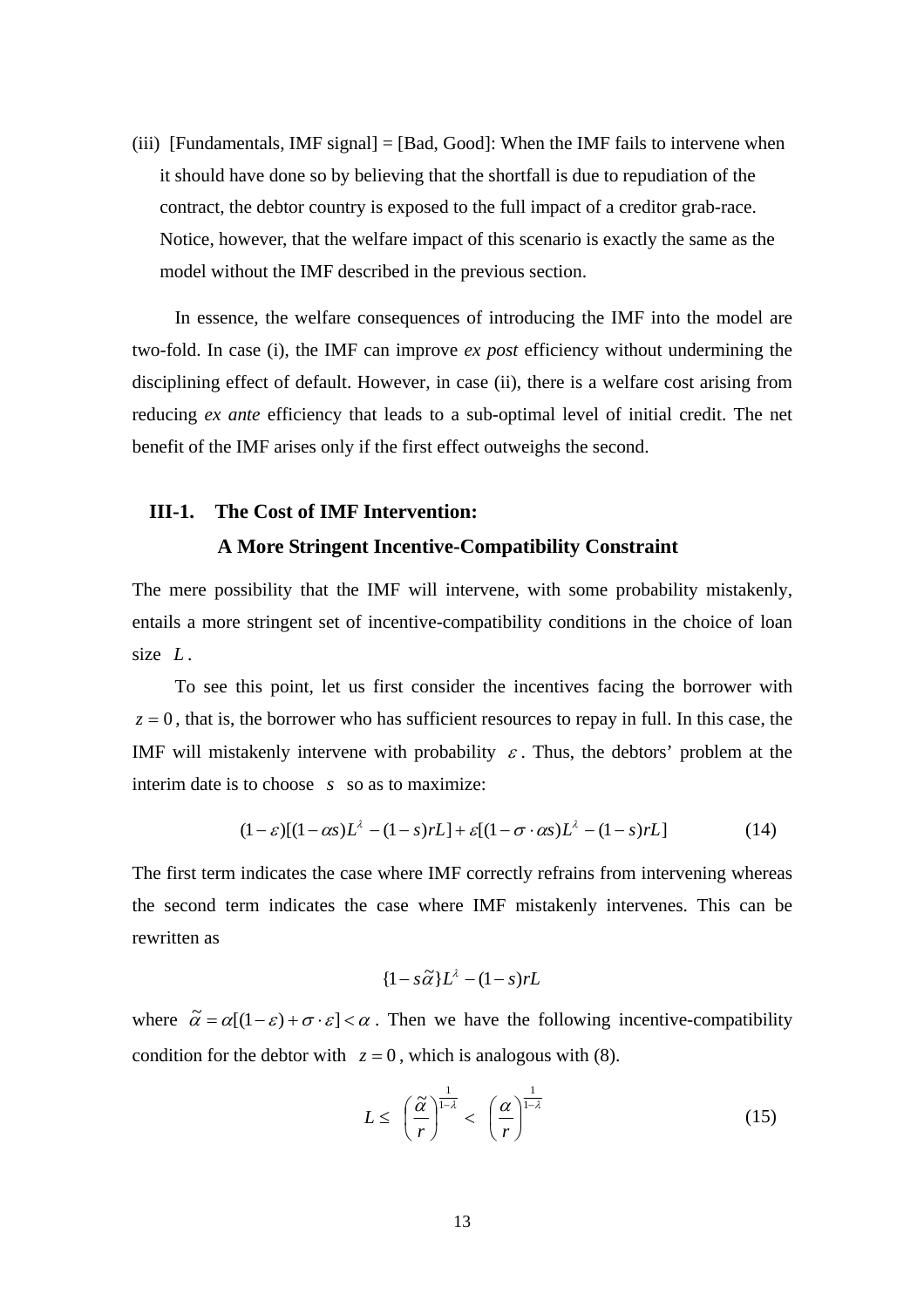Comparing (15) with (8), the debtor faces a more stringent incentive-compatibility condition by the presence of the IMF. The result obtains because for the debtor with the resources to repay in full, there exists some potential gains to cheat from the IMF's incorrect intervention. As long as this possibility exists, the temptation to cheat weakens the disciplining effect of disorderly liquidation, so that the debtor's access to the credit market is curtailed.

Let us now consider a debtor with  $z > 0$ . Notice first that the only event in which cheating may have an effect is when the IMF mistakenly fails to intervene: when the IMF correctly intervenes, the true resources are revealed. When the IMF judges that the fundamentals are good while the true fundamentals are bad, there is no relief from the damaging effect of disorderly liquidation. Hence, the incentive problem for the debtor country with  $z > 0$  is exactly the same as the one in the regime without the IMF, and thus the incentive-compatibility condition is identical to (8). Since  $\tilde{\alpha} < \alpha$ , the constraint (8) never binds in the optimal contract that satisfies (15).

 Since the solution to the unconstrained maximization problem for the debtor is also identical to the one without the IMF, given by equation (10), the equilibrium size of loan *L* is given by

$$
\widetilde{L}_{*} = \min \left\{ \left( \frac{\widetilde{\alpha}}{r} \right)^{\frac{1}{1-\lambda}}, \left( \frac{\lambda}{r} \cdot \frac{\left[2 - \alpha(1-\theta)\right]}{1+\theta} \right)^{\frac{1}{1-\lambda}} \right\}
$$
(16)

where the notation  $\tilde{L}_*$  (upper-wave line) indicates the solution in the presence of the IMF.

The difference between  $\tilde{L}_*$  and  $L_*$ , (12) and (16), depends on two policy factors: the quality of the IMF's judgment regarding the debtor's fundamentals, represented by  $\varepsilon$ , and the efficacy of the IMF's actions for the crisis management, represented by  $\sigma$ . As the IMF's judgment tends to perfection ( $\varepsilon \to 0$ ), the discipline of IMF surveillance increasingly substitutes for market discipline, and the lending in the presence of the IMF approaches the market solution ( $\tilde{\alpha} \rightarrow \alpha$  so that  $\tilde{L}_* \rightarrow L_*$ ). Conversely, the lower the effectiveness of the IMF involvement in reducing the cost of disorderly liquidation ( $\sigma \rightarrow 1$ ), the more irrelevant in reducing *ex post* inefficiency as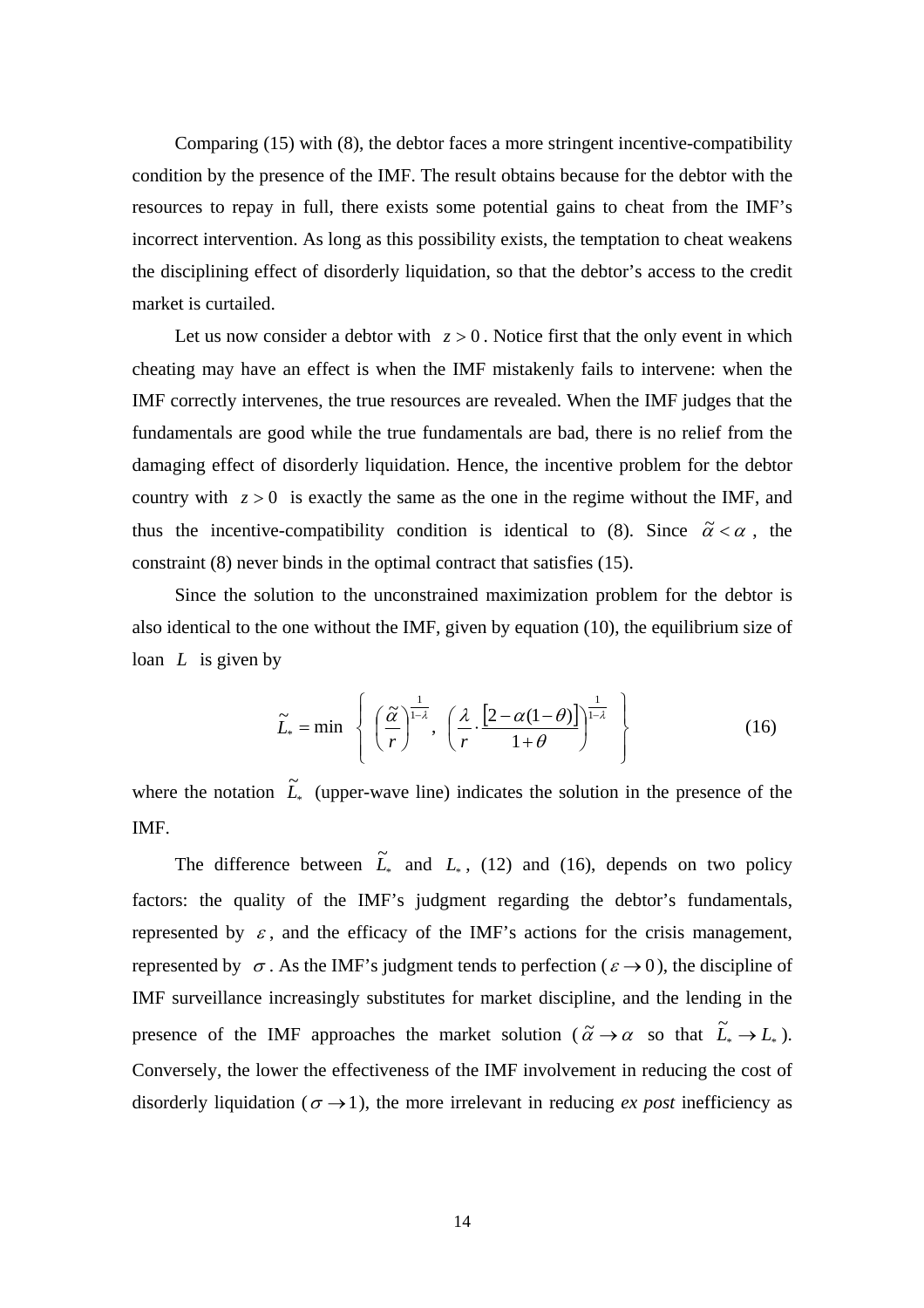well as in enhancing debtor moral hazard (potential gains from cheating). Hence once again we see that  $\widetilde{L}_* \to L_*$ .

## **III-2. Welfare Analysis**

We now examine the beneficial aspect of the IMF's presence, namely its ability to mitigate the *ex post* inefficiencies due to a bad luck default. To analyze, notice that if we define the social welfare function as the sum of the payoff functions of debtor countries and creditors, it reduces to the total expected output, gross of the repayment on the loans. Denote by *W* the (ex ante) total expected output in the regime without the IMF, and by  $\tilde{W}$  the (ex ante) total expected output in the presence of the IMF. Then, from equations (12) and (16) and the assumption that  $E(z | z > 0) = 1/2$ :

$$
W = L_*^{\lambda} \left\{ \theta + (1 - \theta) \left( 1 - \frac{\alpha}{2} \right) \right\}
$$
 (17)

$$
\widetilde{W} = \widetilde{L}_*^{\lambda} \left\{ \theta + (1 - \theta) \left[ \varepsilon \left( 1 - \frac{\alpha}{2} \right) + (1 - \varepsilon) \left( 1 - \frac{\sigma \alpha}{2} \right) \right] \right\}
$$
\n
$$
= \widetilde{L}_*^{\lambda} \left\{ \theta + (1 - \theta) \left( 1 - \frac{\alpha}{2} \left[ \varepsilon + \sigma (1 - \varepsilon) \right] \right) \right\}
$$
\n(18)

Although  $L_* > \tilde{L}_*$  (the size of the loan is smaller with the IMF), we also have  $\alpha > \alpha \big[ \varepsilon + \sigma(1-\varepsilon) \big]$  (the effect of default is mitigated with the IMF), so there is no general ranking of expected output in the two cases. Whether the IMF has a net beneficial effect depends on the parameters of the model. In the following, we will focus on how the variance in the noise parameter  $\varepsilon$  and the crisis management parameter  $\sigma$  will affect the welfare level in the presence of the IMF.

## *III-2-(1). The Welfare Effect of the Quality of IMF Signal* <sup>ε</sup>

From equation (18), the expected output in the presence of the IMF depends on  $\varepsilon$  in the following two ways.

$$
\frac{\partial \widetilde{L}_*}{\partial \varepsilon} = \frac{1}{1 - \lambda} \left( \frac{\widetilde{\alpha}}{r} \right)^{\frac{\lambda}{1 - \lambda}} \frac{\alpha}{r} \left( -1 + \sigma \right) < 0
$$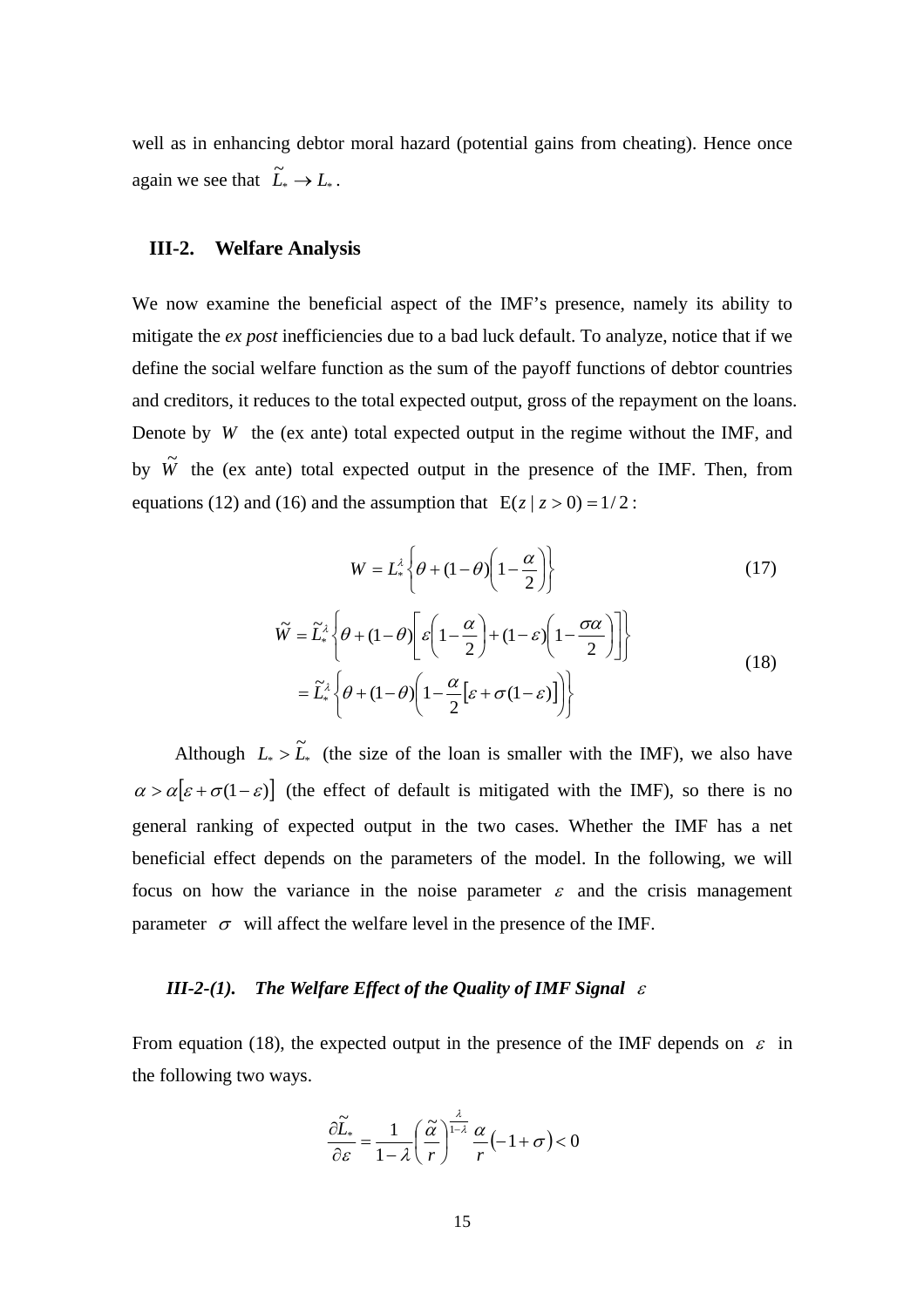$$
-\frac{\partial {\{\varepsilon} + \sigma(1-\varepsilon)\}}{\partial \varepsilon} = -1 + \sigma < 0
$$

The first equation shows that the size of the loan is decreasing in  $\varepsilon$ ; when  $\varepsilon$  is large, the imprecision of the signal provided by the IMF is significant and reduces the access to the credit market for the borrower, due to a more stringent incentive compatibility constraint. The second equation shows that, the larger the probability of the IMF mistakenly not to intervene, the less effective the IMF is in reducing the cost of disorderly liquidation by the creditors. Taken together, the expected output in the presence of the IMF is a strictly decreasing function of  $\varepsilon$ . Figure 2, which is adopted from the Fig. 1 of Gai, Hayes, and Shin (2004), presents a numerical example that the welfare level as measured by the ex ante expected output is enhanced as the quality of the IMF in judging the state of the debtor countries improves. This makes intuitive sense: the more effective the IMF is in its surveillance, the larger the initial size of debt contracts and so does the welfare level. As mentioned above, there is no general ranking of expected output in the two regimes. For sufficiently large  $\varepsilon$ , a regime with public intervention is welfare reducing in comparison with a regime without the IMF.



**Fig. 2. The Impact of**  on Lending and Welfare

Note: Other parameter values are set as follows:  $\alpha=0.5$ ,  $\lambda=0.5$ ,  $\theta=0.75$ , and  $\sigma=0.5$ . Source: Chart 1 of Gai,. Hayes, and Shin (2001)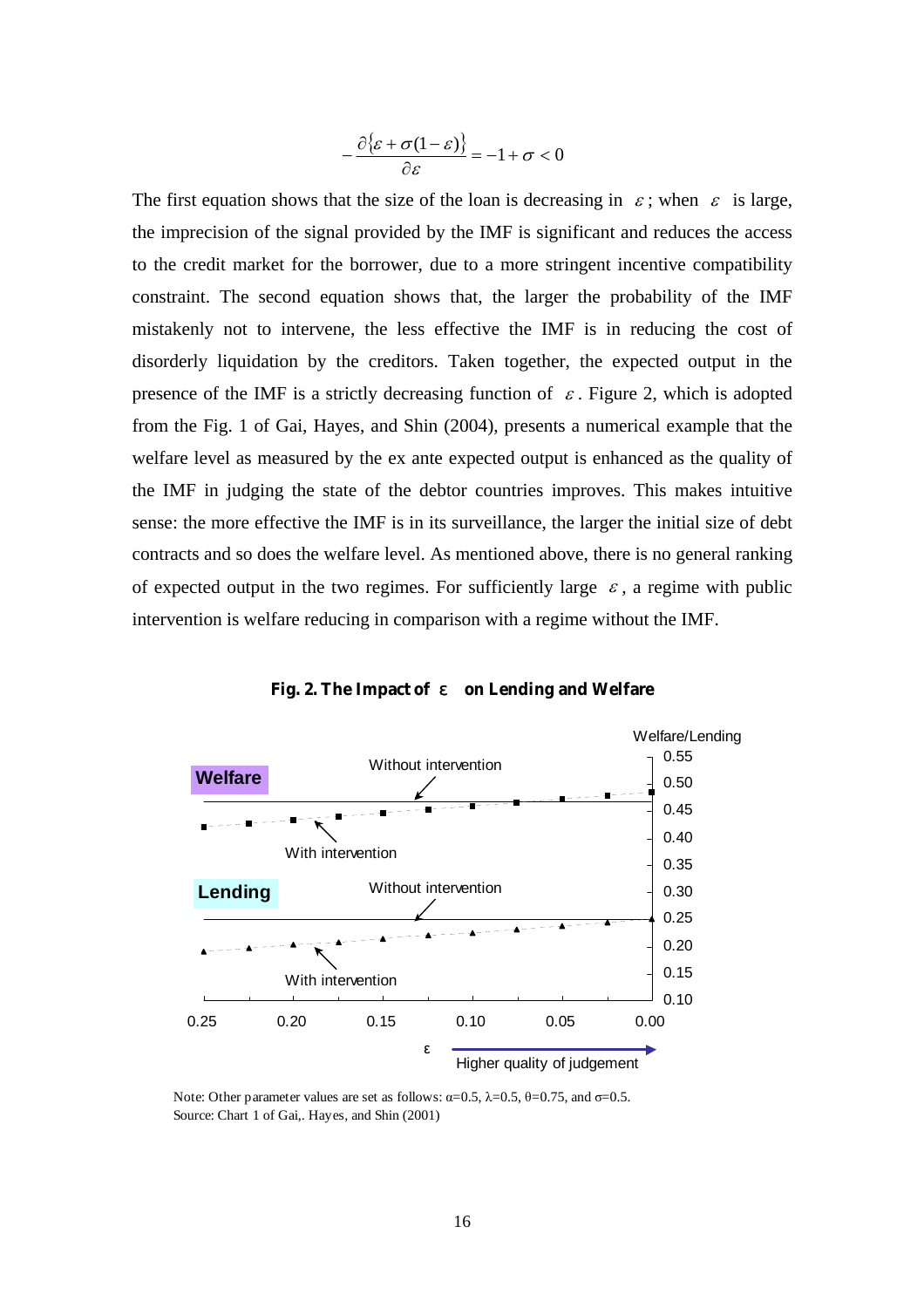### *III-2-(2). The Welfare Effect of the IMF's Crisis Management Policy* <sup>σ</sup>

The welfare effect of the IMF's crisis management policy  $\sigma$  is non-linear, as presented by the following equations.

$$
\frac{\partial \widetilde{L}_*}{\partial \sigma} = \frac{1}{1 - \lambda} \left( \frac{\widetilde{\alpha}}{r} \right)^{\frac{\lambda}{1 - \lambda}} \frac{\alpha \varepsilon}{r} > 0
$$

$$
-\frac{\partial \{\varepsilon + \sigma (1 - \varepsilon)\}}{\partial \sigma} = -1 + \varepsilon < 0
$$

The first equation shows that the larger  $\sigma$ , implying the IMF is less effective in the crisis management, increases the debtor's access to the credit market, because the debtor moral hazard created by the IMF intervention is curtailed by its poorer ability. However, this effect is offset, at least partially, by the fact that the larger  $\sigma$  also increases the ex post cost of default, as described by the second equation. Whether the enhanced ability of the crisis management (smaller  $\sigma$ ) has a net beneficial effect on expected output depends on the other parameters of the model.

It is important to note the interaction between  $\varepsilon$  and  $\sigma$ : the effectiveness of the IMF as a firefighter crucially depends on its ability as a whistle-blower. To see this point, Figure 3 examines the effects of varying the efficacy of crisis management policies ( $\sigma$ ), for given levels of judgment error ( $\varepsilon$ ). It is assumed that the output cost  $\alpha$  is large ( $\alpha$  = 0.6). As can be seen from Figure 3, in the case where the IMF's judgment is perfect ( $\varepsilon = 0$ ), improvement in the ability of IMF's crisis management  $(\sigma \rightarrow 0)$  increases the overall welfare level. However, if the IMF is less than perfect in judging the debtor country's fundamentals ( $\varepsilon = 0.2$ ,  $\varepsilon = 0.3$  in Figure 3), then the welfare level in the IMF regime falls below the one in a no-IMF world as  $\sigma$ approaches to zero. The result obtains because the debtor moral hazard created by the combination of weak monitoring and extremely effective crisis management overwhelms the gains from the elimination of the disorderly liquidation problem.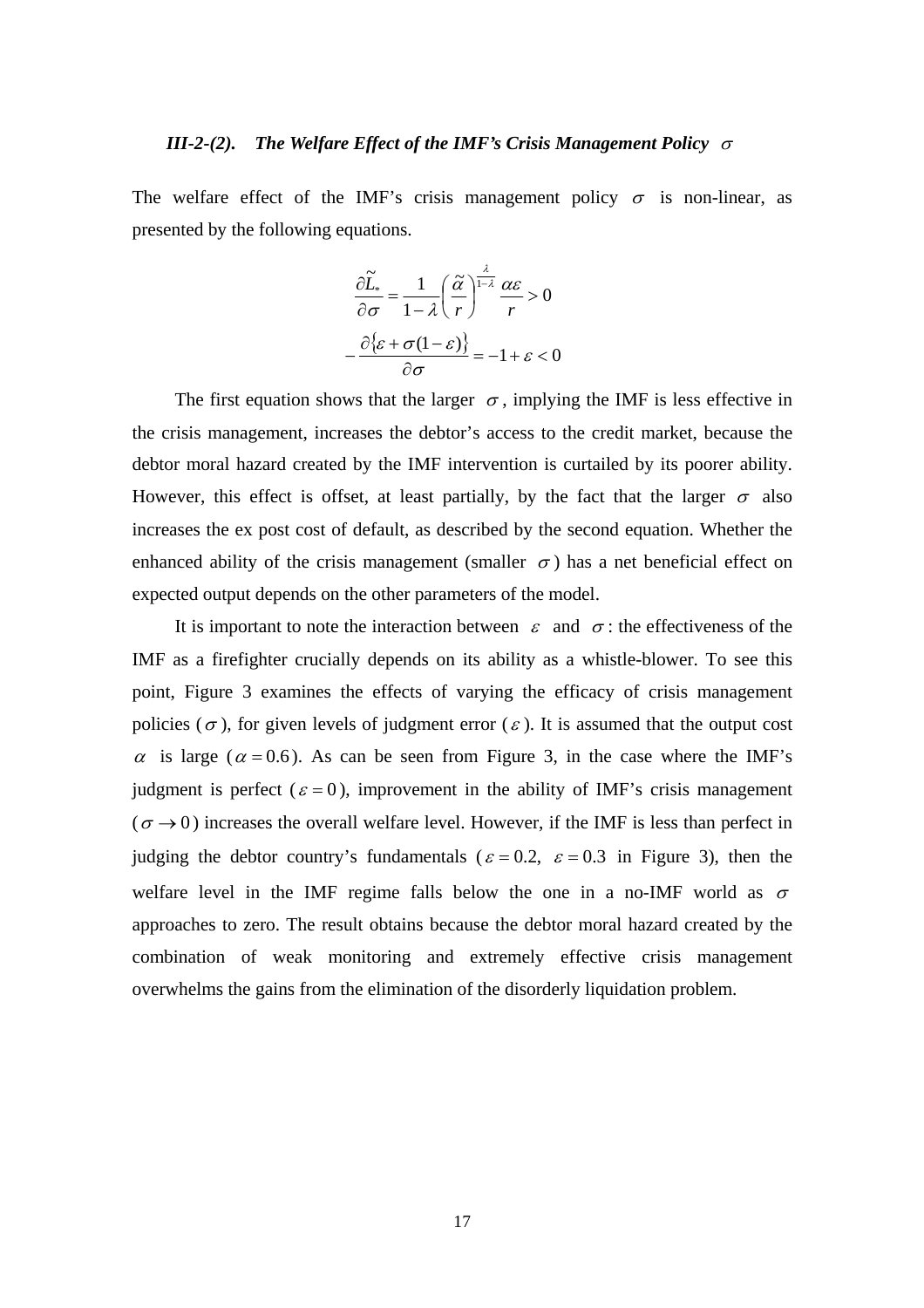### **Fig. 3. Welfare and the Efficacy of Measures to Mitigate Crisis Cost**



Note: Other parameter values are set as follows:  $\alpha$ =0.6, λ=0.5, θ=0.75. Source: Chart 3 of Gai,. Hayes, and Shin (2001)

# **IV. Will Competition between IFIs Lead to a "Race to the Bottom"?**

The model of Gai, Hayes, and Shin (2004) above illustrates the nature of public intervention in an international debt crisis. With respect to the IMF's role as a firefighter, the model reveals that the overall welfare effect of providing a larger safety net in the event of default is ambiguous, because it is detrimental to *ex ante* efficiency, resulting in the reduced volume of credit. It is also shown that the efficacy on crisis management depends crucially on the quality of monitoring and surveillance.

 This section examines the effect of "regulatory competition" between the two international financial institutions. So far we have taken the precision of the IMF signal  $\epsilon$  and the ability of the IMF in mitigating the crisis cost  $\sigma$  as given (exogenous variables). Below we assume that the two policy variables are set by the international financial institutions that are competing with each other and have preference for "regulating" as large a share of the debtor country as possible. As noted above, one primary objection to the creation of a regional lender of last resort is the fear that the competition between the "IMF" and an "AMF" will lead to the race to the bottom (looser conditionality). In our setting, this can be interpreted as two institutions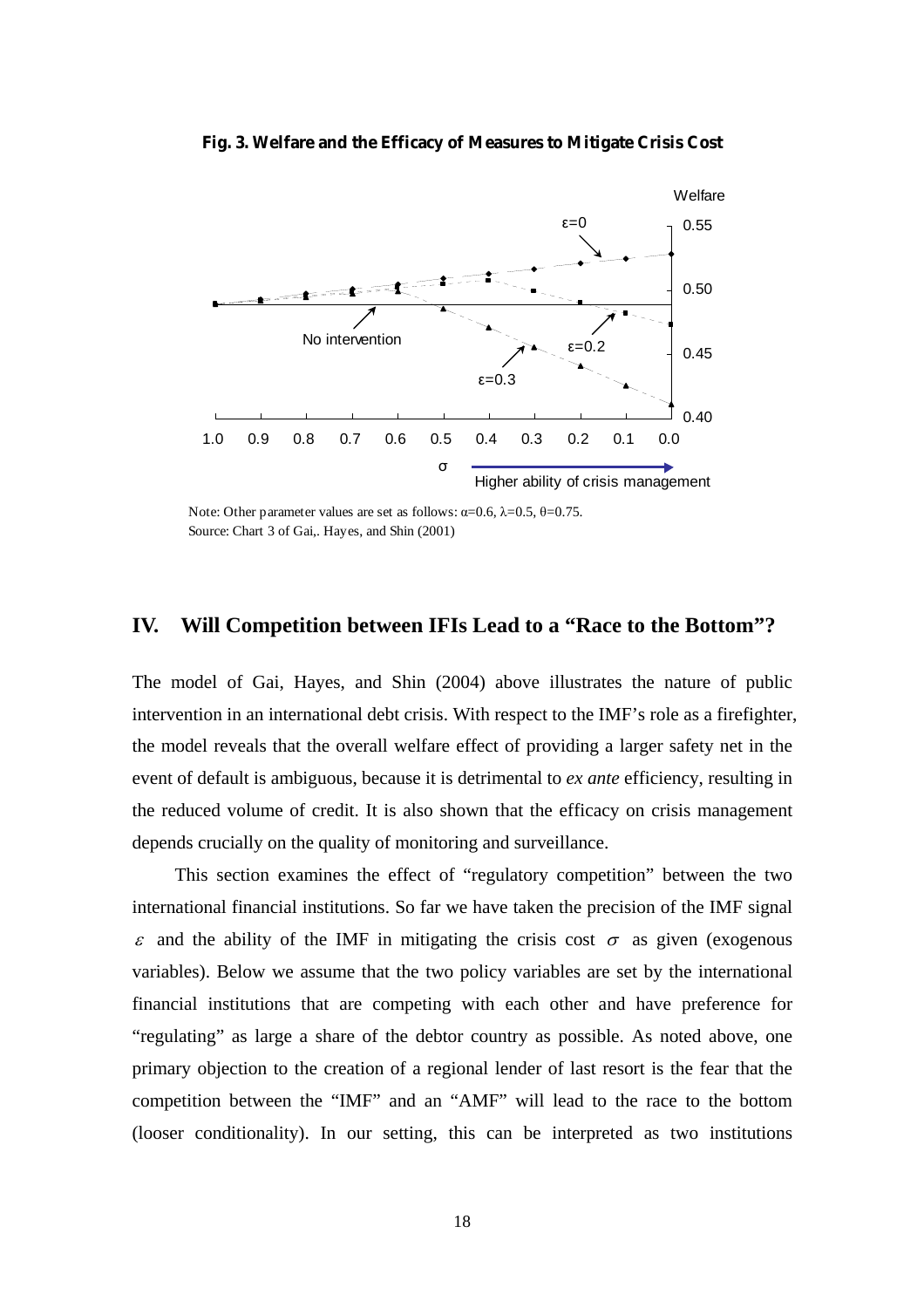choosing smaller  $\sigma$  than the social optimum in equilibrium. Hence, our primary concern in this section is how the competition between the two institutions will affect their choices of  $\sigma$ , and whether the competition is welfare enhancing.

## **IV-1. The Fear of a Race to the Bottom**

Suppose there exist an IMF and an AMF that have preference for regulating as large a share of the debtor countries as possible. In order to attract many "clients," each institution will set the size of a safety net  $\sigma_i$ . We assume that the two institutions have the same noise parameter  $\varepsilon$  as given, and hence the equilibrium must involve both institutions choosing the same  $\sigma$  (we will omit subscript *i* hereafter for convenience).

 In our setting, the fear of a "race to the bottom" arises because there exists a difference between the social welfare and debtors' welfare:

$$
\widetilde{W} = \mathbf{E}[y(\varepsilon; \sigma)] \tag{19}
$$

$$
\widetilde{W}_D = E[y(\varepsilon; \sigma) - (1 - z)r\widetilde{L}_*(\varepsilon; \sigma)] \tag{20}
$$

where  $\tilde{W}_D$  denotes the welfare function of the debtor country and is equivalent to equation (4). As has been noticed in the precious section,  $\frac{U_{*}}{2} > 0$ .<br>7  $\frac{\partial \widetilde{L}_*}{\partial \sigma}$ >  $\frac{\tilde{L}_*}{\partial \sigma} > 0$  and hence the debtors' incentives are biased toward smaller  $\sigma$  (more effective crisis management policy) compared to the one that maximizes social welfare given by equation (19). Then the competition between two institutions that tries to win the favor of debtor countries is likely to result in a "competition in laxity."

 Intuitively, the result above obtains because debtors and creditors have divergent goals (notice that the social welfare function is the sum of creditors' and debtors' welfare). That is, the benefit of more effective crisis management only accrues to the debtor countries. By providing a more effective safety net, the creditors' welfare, defined as  $\widetilde{W}_c = E[(1-z)r\widetilde{L}_*]$ , would be reduced since it is increasing in the amount lent. Then, inefficiency in regulatory competition may arise due to the lack of creditors' interests in the decision problem of international financial institutions. This coincides with the observation of Shleifer (2003) and Tirole (2002) that the fundamental market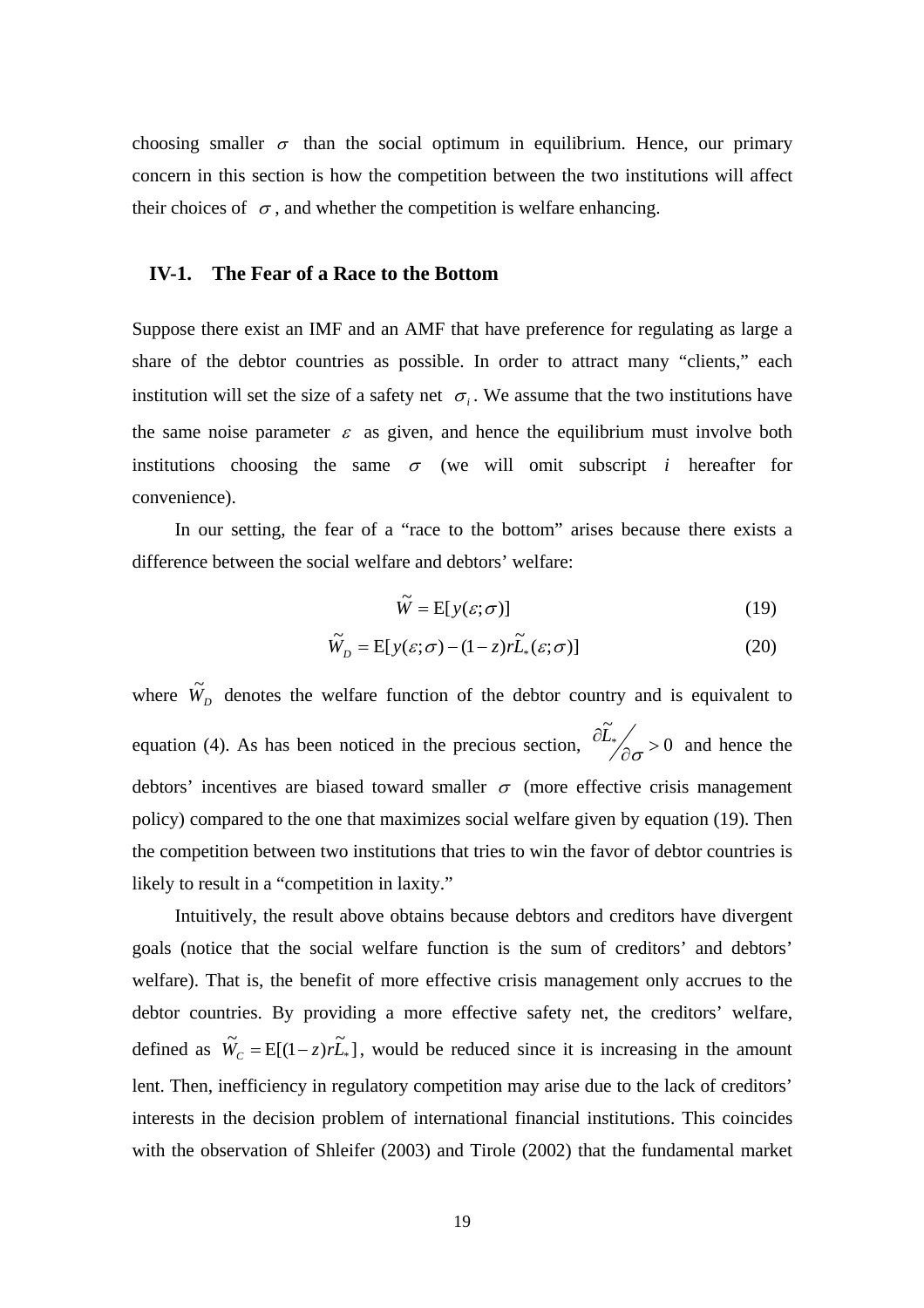failure in international financial markets is the lack of "delegated monitor" who acts as a trustee for foreign interests (creditors) to facilitate the country's access to international borrowing.

 Note also that the race to the bottom does not occur if the two institutions compete in setting  $\varepsilon$  instead of  $\sigma$ . The result obtains because both creditors and debtors benefit from better signaling ability of IFIs. Creditors are better off because smaller  $\varepsilon$ increases the substitutability for market discipline and increases the volume of lending; debtors are better off because smaller  $\varepsilon$  increases the volume of lending, and hence expected output, and reduces the ex post cost of default since the probability of the IFIs mistakenly not to intervene becomes smaller. In choosing  $\varepsilon$ , the debtors' interests coincide with that of creditors and the regulatory competition among IFIs results in the socially optimal level of signaling ability (that is,  $\varepsilon = 0$ ).

### **IV-2. The Role of Budget Constraint: Limiting the Race to the Bottom**

The analysis so far assumes that international financial institutions can act as a whistle-blower and a firefighter without incurring any cost. Once we introduce the budget constraint that finances these institutions' activities, the fear that the IMF and the AMF that are competing with each other will provide a too lenient conditionality may be limited, at least partially.

 To see this point, suppose now that the IMF and the AMF set two policy variables, the size of a safety net  $\sigma$  and the fee to finance such a safety net, denoted by  $\pi$ . In particular, consider the case where the fee  $\pi$  is assumed to be a single, non-discriminating "income tax" to all the countries that have resources to pay in full to the creditors<sup>7</sup>. Assuming that the associated cost for the institution in providing a safety net is equal to the net output gains obtained from mitigating the disorderly liquidation by the creditors, it is given by:

$$
(1 - \sigma \cdot \alpha s)L^{\lambda} - (1 - \alpha s)L^{\lambda} = (1 - \sigma)\alpha sL^{\lambda}
$$

 $\overline{a}$ 

 $<sup>7</sup>$  By imposing the fees only to the non-bankrupt countries, there accrues an additional incentive for a</sup> debtor country to strategically default, thereby making an incentive compatibility constraint more stringent. Nevertheless, the main result obtained from the following analysis (namely, the fear of the race to the bottom is limited by the budget constraint) remains.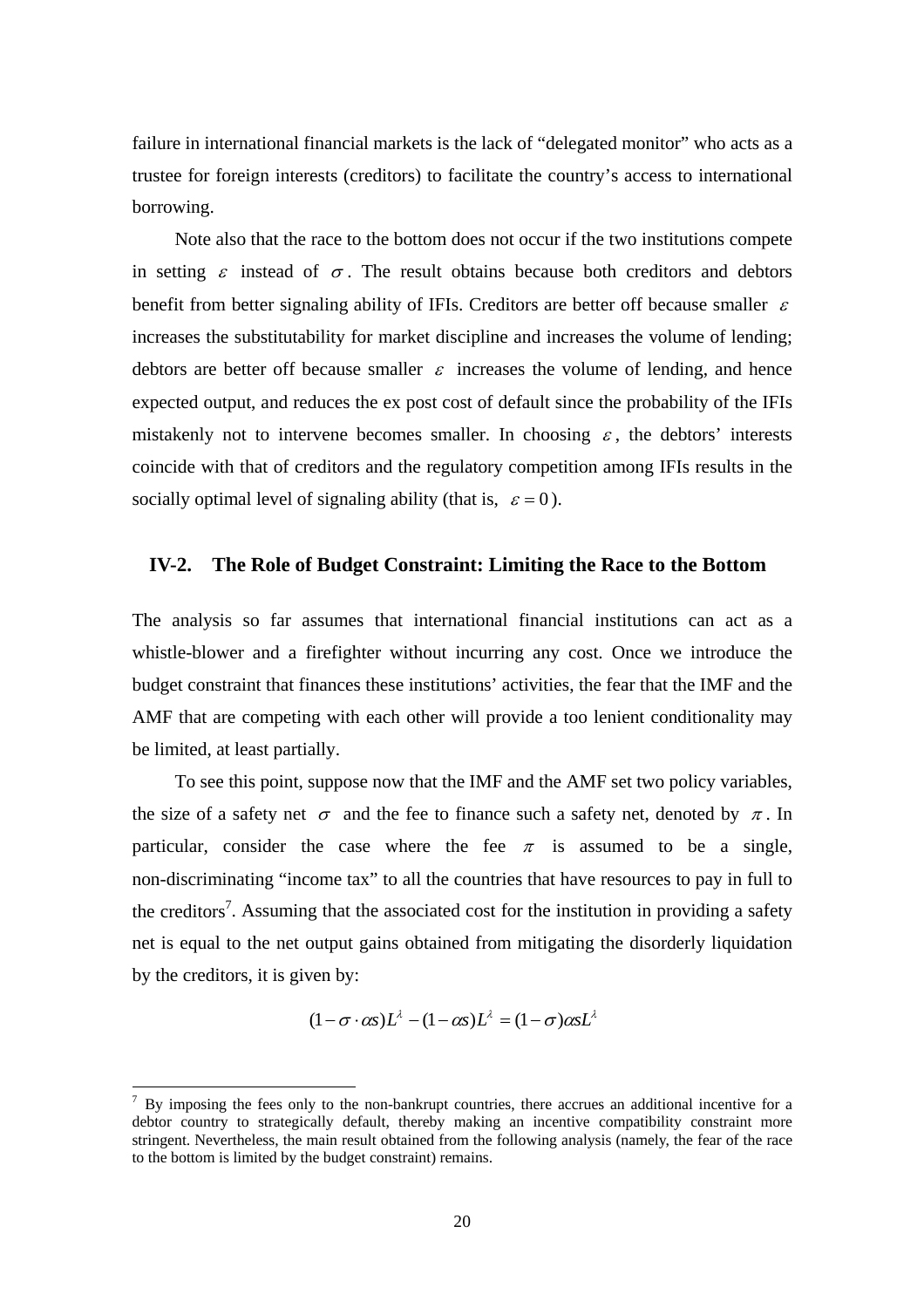Then, noting that the possibility of having sufficient resources to make a full repayment,  $\theta$ , also represents the *fraction* of the countries that have resources to pay in full, each institution has to meet the following budget constraint:

$$
\pi \cdot \theta L^{\lambda} = \frac{(1-\theta)}{2} \alpha (1-\sigma) L^{\lambda}
$$

 The equation above states that fees collected from solvent countries must cover the costs of mitigating the disorderly liquidation that the defaulted countries will suffer. This reduces to:

$$
\pi = \frac{(1-\theta)}{2\theta} \alpha (1-\sigma) \tag{21}
$$

 Equation (21) says that the fee for providing a safety net becomes higher, the higher the fraction (probability) of the countries going "bankrupt" ( $(1 - \theta)/\theta$ ), the larger the cost of disorderly liquidation ( $\alpha$ ), and the more effective the institution is in mitigating the cost of crisis (smaller  $\sigma$ ).

 The budget constraint (21) has an important implication for the nature of competition between international financial institutions: as long as the cost associated with providing emergency financing facilities is proportional to its size, the scope of the race to the bottom (providing a too lenient safety-net) is limited, at least partially, by each institution's budget constraint. In setting  $\sigma$ , an IFI has to take into account a delicate balance between the beneficial effects of crisis management facilities for the debtor and the costs accruing to it.

## **V. Concluding Remarks**

Using the theoretical framework of Gai, Hayes, and Shin (2004), this paper has analyzed the welfare effects of a regional lender of last resort, such as an AMF or the Chiang Mai Initiative (CMI). As in Gai, Hayes, and Shin (2004), the paper first confirms that the overall welfare effect of a larger safety net that would reduce the costs of crisis (ex post efficiency) is ambiguous because it would also weaken the debtor's incentive to repay, resulting in a more stringent incentive compatibility constraint (ex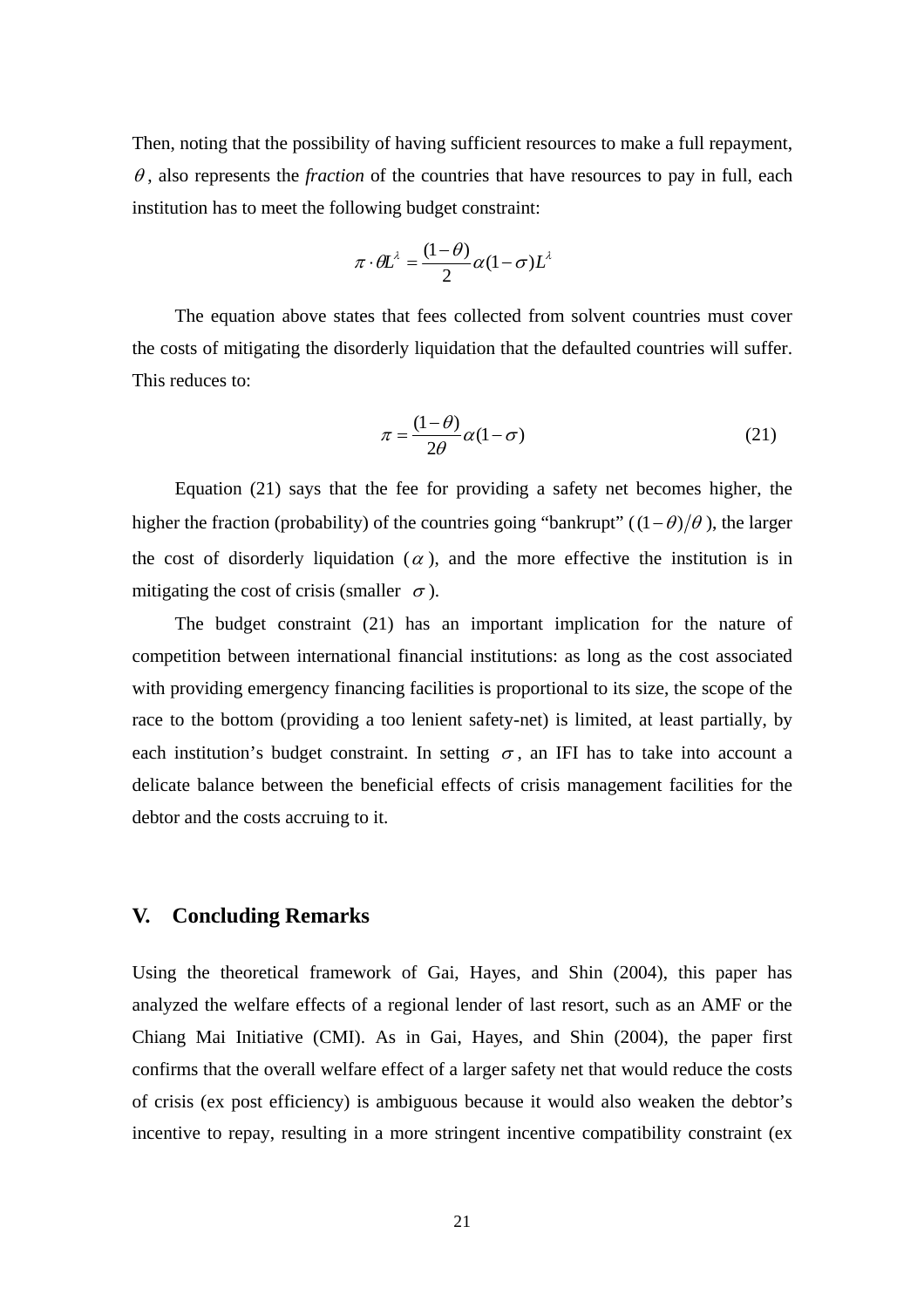ante inefficiency). Then, the paper has discussed that, in the absence of budget constraint, the competition between an "IMF" and an "AMF" would likely yield a "race to the bottom." This paper has argued that such a concern arises because the optimal level of crisis management for debtor countries, which an IMF and an AMF tries to win the favor of, is larger than the socially optimal level, in which the creditors' interests are also taken into account. However, when both institutions are subject to budget constraints, the scope of the race to the bottom is limited as long as the costs associated with providing a crisis management facility are proportional to its effectiveness.

 The analysis also highlights that the competition is always beneficial when the two institutions compete in their effectiveness of surveillance ( $\varepsilon$  in the model). The result obtains because both creditors and debtors benefit from better monitoring of debtor countries. Moreover, whether the two institutions are competing or cooperating, the benefits of a crisis management facility are most likely to accrue if the international financial institutions are able to identify the source of crisis (in the model, smaller  $\sigma$ is more likely to be welfare enhancing as  $\varepsilon$  approaches to zero). These observations lead us to affirm the argument of Eichengreen (2001) that the case for regional cooperation is strongest in setting standards for financial market regulation, identifying policies for promoting financial market development, monitoring the compliance of countries with recommendations by an AMF, and applying the appropriate diplomatic or pecuniary sanctions to the violators $\delta$ (in short, surveillance).

 In light of the analyses above, the current CMI has the following drawbacks with respect to its surveillance and conditionality. First, the present regional surveillance mechanisms such as ASEAN+3 Economic Review and Policy Dialogue Process are too weak to meet the demands of the CMI, presumably because of nonintervention in national affairs that is an Asian cultural feature (Eichengreen, 2001; Kuroda and Kawai, 2003; Yoshitomi, 2003). But the effective surveillance is the key to limit the debtor moral hazard and to minimize the budgetary costs of crisis lending by the CMI. In order to improve the current surveillance process, Yoshitomi (2003) argues that it should specify the minimum information to be exchanged and signal the potential risks early

<sup>&</sup>lt;sup>8</sup> Eichengreen (2001) proposes to establish an "Asian Financial Institute" that would provide member countries guidance on how to most effectively meet standards for prudential supervision and regulation in ways consistent with their economic and financial structure. He argues that the ASEAN+3 is a logical organizational basis for such institute.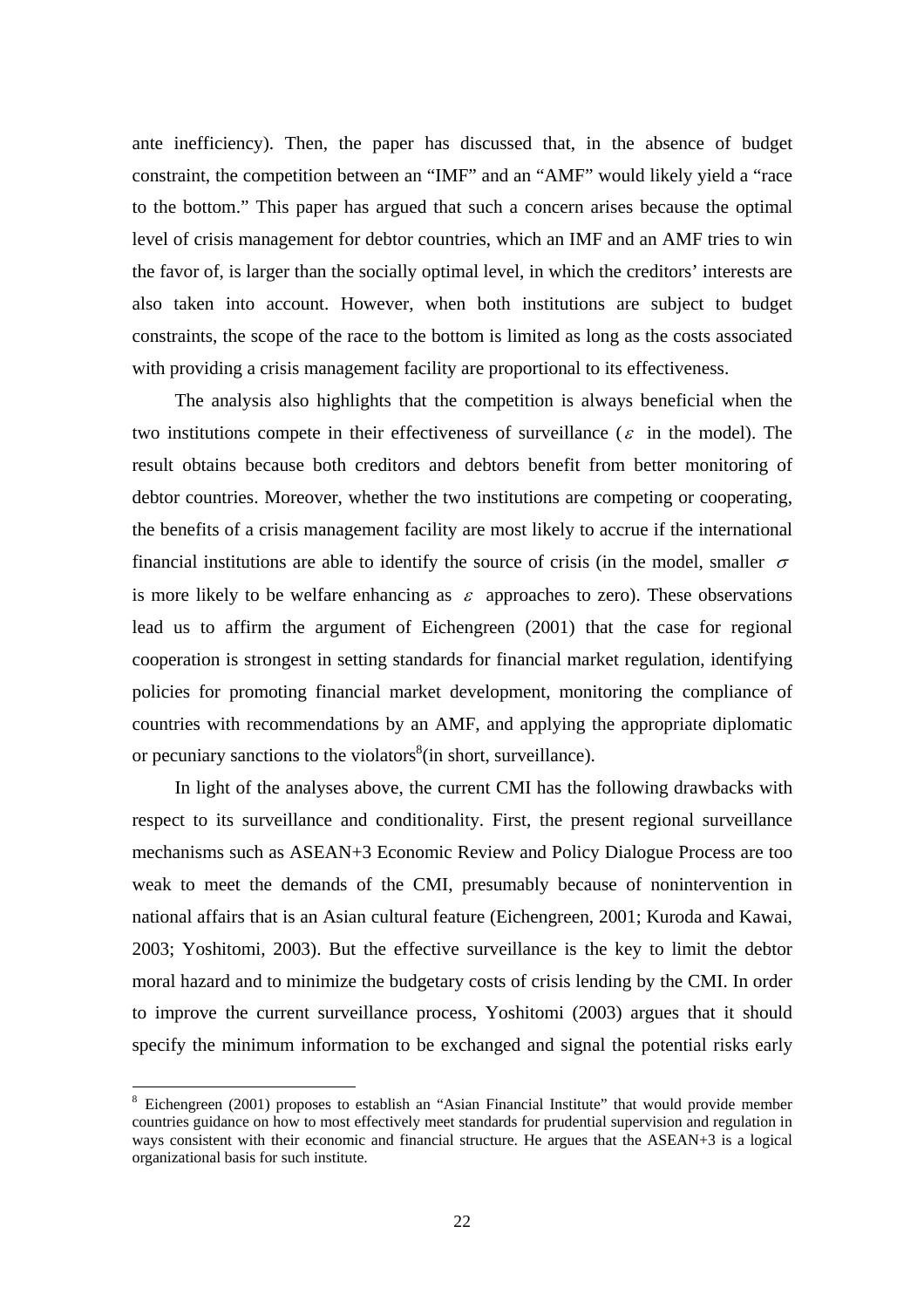enough to allow for the policy responses. The analysis in this paper suggests that if international financial institutions are competing each other, they are encouraged to improve their surveillance activities in order to attract "clients" as long as the benefit of effective surveillance is properly appreciated<sup>9</sup>.

 Second, since the drawings through the CMI are basically subject to the IMF conditionality, it is difficult to object to those who argue that the CMI is a duplication of international bureaucracy (albeit the benefit that it enhances the size of emergency lending). The linkage of the CMI to the IMF conditionality is based on the fear of the race to the bottom. But, our analysis reveals that such fear should not be overstated, because the softer conditionality would result in a higher "fee" that countries should pay to their member institution. Rather than mimicking the IMF conditionality, the Asian countries should search for the appropriate shape of conditionality that best matches their economic and financial structures.

 The case for searching the appropriate conditionality is strong as it has been one of the most arguable issues in the IMF reforms. As summarized by Tirole (2002), economists disagree on the direction of the reform on IMF conditionality: "doves" argue that the traditional IMF policy conditions are often too intrusive and do not respect country ownership, while "hawks" criticize they are renegotiated too often and too quickly, thus undermining their credibility. Mainly responding to the former criticisms, in September 2002, the IMF revised its conditionality guidelines with the aim of streamlining conditionality so as to enhance the effectiveness of Fund-supported programs and to promote national ownership of reforms. However, there remains a concern, from the hawks' point of view, that streamlining conditionality may imply weakened conditionality.

 Is it possible to reconcile conditionality and program ownership? Jeanne and Zettelmeyer (2001) and Tirole (2002) argue conditionality and ownership can be reconciled by separating them temporarily: *ex post conditionality* at the time of crisis lending is compatible with ex ante prequalification (sometimes referred to as "ex ante conditionality") that ensures *ex ante ownership*. The idea is to make the emergency

<sup>&</sup>lt;sup>9</sup> This might not be true if the Asian countries value the culture of noninterference higher than the effectiveness of surveillance. Our analysis suggests, however, that weaker surveillance would result in a lower level of credit. That is, in order to preserve "Asian culture," the Asian countries would have to incur the associated costs.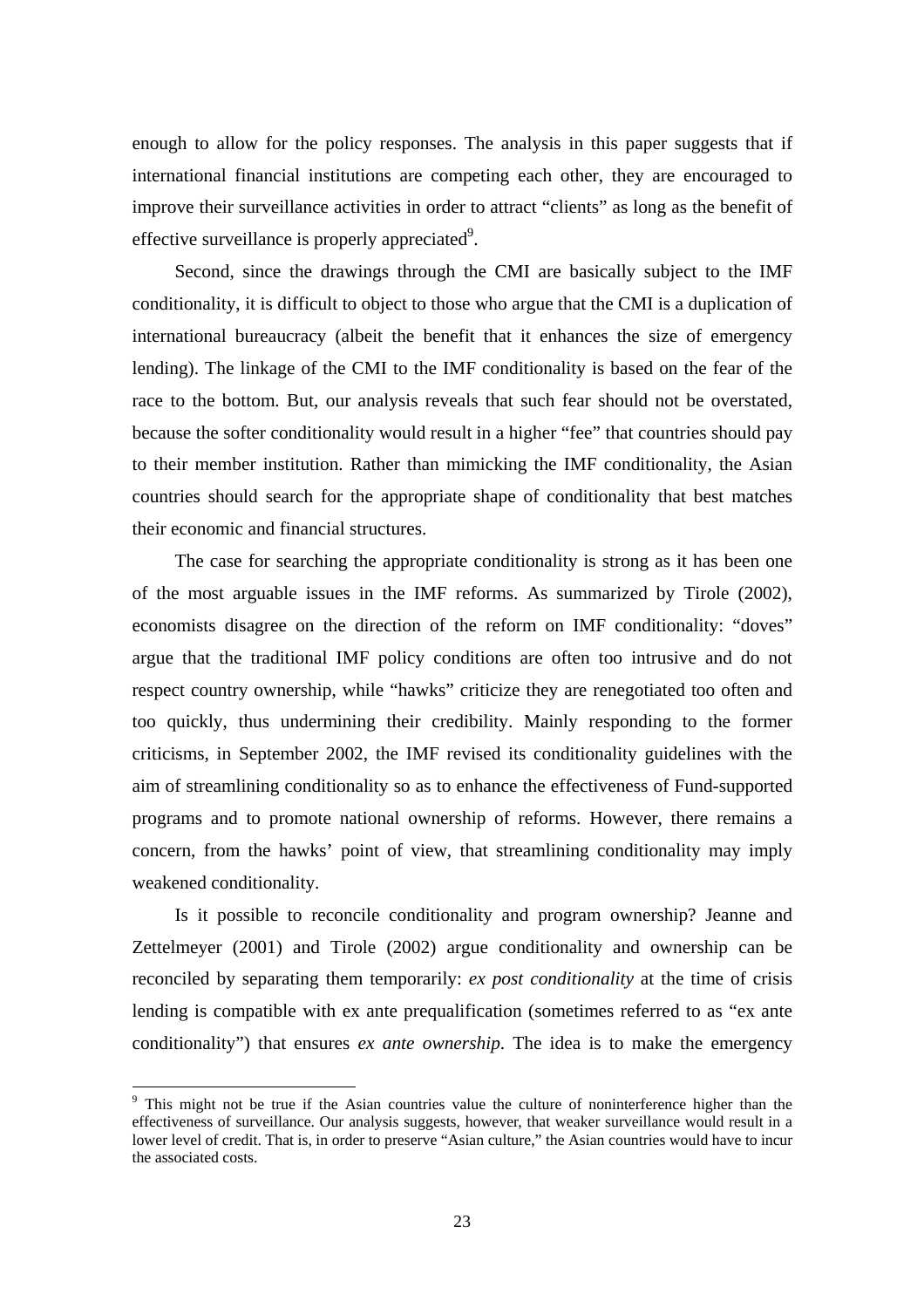lending conditional on the quality of domestic policies, such as the compliance with a set of standards and good practices, before a crisis erupts. Since the borrower countries that benefit ex ante from such contracts are willing to sign up to these conditions during normal times, the countries' ownership is respected. In addition, by imposing some conditions ex ante rather than ex post and thereby allocating conditionality over time in a more balanced way, it also reduces the intrusiveness of ex post conditionality. The emphasis on the policy ex ante implies that Asian countries should strengthen surveillance as a way of prequalification.

 This being said, weighing on the policy before the crisis is not an easy task. The idea has been already embedded in a new IMF lending facility, the Contingent Credit Line (CCL) that has expired in November 2003. The CCL intended to offer a precautionary line of defense against balance of payment problems that might arise from financial contagion, on the basis that eligible countries pursue sound economic policies. But, since its creation in 1999, no country has applied to use the CCL because there is a concern that the application by a country implies a negative signal about its vulnerability to crisis (sometimes referred to as a "first mover" problem). There is also a time inconsistency problem of what the IMF should do when a country's policies deteriorate: the disqualification of a country may itself trigger a crisis (Khan and Sharma, 2001). Nevertheless, there exists some room for further argument. The progress in the adoption of collective action clauses (CACs) in sovereign bonds governed by New York state law is an encouraging sign since the inclusion of CACs faced the first mover problem as well<sup>10</sup>. We should also note that the time-consistency problem is not specific to the CCL. Conventional IMF lending facilities face a similar problem since the disbursement of the IMF lending is conditional on whether the performance criteria

<sup>&</sup>lt;sup>10</sup> CACs refer to the provisions in bond contracts that enable the sovereign that issues the bond and a qualified majority of bondholders to make decisions that become binding on all bondholders. For instance, majority restructuring provisions enables a qualified majority of bondholders to determine the terms of a restructuring agreement that will bind all bondholders within the same issuance. As market custom, sovereign bonds governed by English, Japanese, and Luxembourg law have usually included such clauses but bonds governed by New York law have traditionally not included them. Since 1996, IMF and the official community has encouraged countries that issue international sovereign bonds to include CACs as a way to facilitate the orderly and smooth debt restructuring should the debt burden become unsustainable. Like the CCL, however, the inclusion of the CACs in bond contracts has the signaling problem that has deterred countries from using them. In March 2003, amid intensive discussion within the official community and capital markets communities about the use of CACs, Mexico issued bonds governed by New York law that included majority restructuring provisions and majority enforcement provisions. After the successful issuance of Mexico, a number of emerging countries have shifted toward the use of CACs in international sovereign bonds issued under New York law.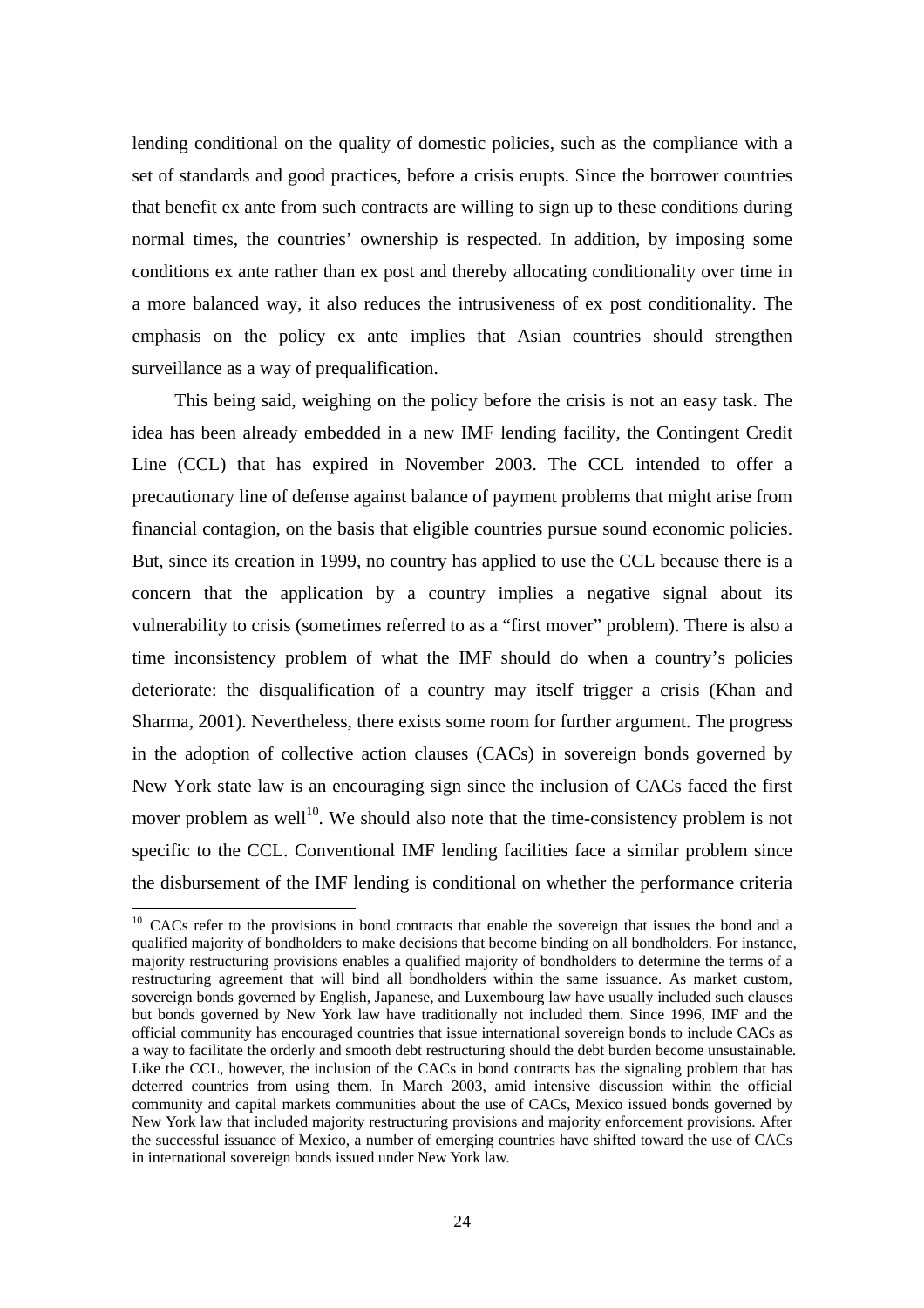of the program have been met. It looks worthwhile that Asian countries devote their efforts to reshape the conditionality attached to the emergency lending facility, and the competition between the IMF and the CMI (or an AMF) may provide an incentive to do so.

 Finally, we should note that the analysis in this paper have left out one important factor that is not encouraging for a regional lender of last resort: externality. As Tirole (2002) points out, financial stability has the character of an international public good that may spill over across the region<sup>11</sup>. Competition among international financial institutions may also entail a loss in "reputational returns to scale": the smaller the number of countries that the agency interacts with, the more difficult it is to build a reputation that is a key ingredient for the institution to accomplish its mission successfully. In spite of this caveat, the basic result of the analysis in this paper is likely to remain. The competition among international financial institutions can have beneficial effects as long as the budgetary costs associated with providing a crisis management facility is proportional to its effectiveness.

 $11$  In contrast, Kuroda and Kawai (2003) argue that the regional framework can best address crisis prevention, management, and resolution because economic contagion tends to begin with a geographic focus.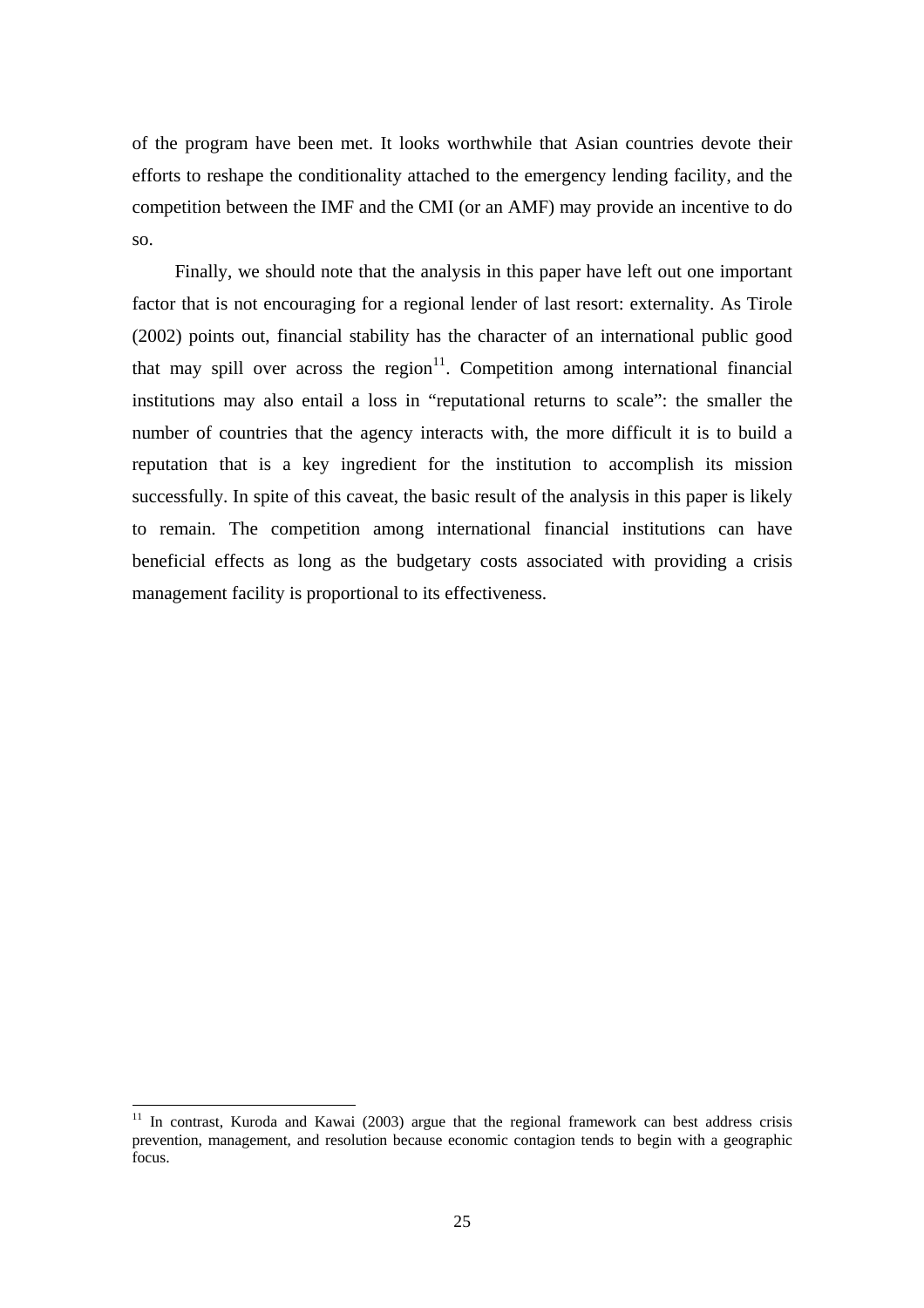# **References**

- Bird, Graham and Ramkishen S. Rajan (2002), "The Evolving Asian Financial Architecture," *Essays in International Economics*, No. 226, International Economics Section, Princeton University, February.
- Dooley, Michael P. (2000), "Can Output Losses Following International Financial Crises be Avoided?" NBER Working Paper No. 7531, February.
- Eichengreen, Barry (2001), "Hanging Together? On Monetary and Financial Cooperation in Asia," mimeo, Berkeley: University of California, October.
- French and Japanese Staff, Ministries of Finance (2001), "Exchange Rate Regimes for Emerging Market Economies," Discussion Paper, January.
- Gai, Prasana, Simon Hayes and Hyun Song Shin (2004), "Crisis costs and debtor discipline: the efficacy of public policy in sovereign debt crises," *Journal of International Economics*, 62(2), 245-262, March.
- Jeanne, Olivier and Jeromin Zettelmeyer (2001), "International bailouts, moral hazard and conditionality," *Economic Policy*, 33, 409-432, October.
- Khan, Mohsin S., and Sunil Sharma (2001), "IMF Conditionality and Country Ownership of Programs," IMF Working Paper 01/142, September.
- Kuroda, Haruhiko and Masahiro Kawai (2003), "Strengthening Regional Financial Cooperation in East Asia," Japanese Ministry of Finance, Policy Research Institute Discussion Paper Series, No.03A-10, May.
- Rosen, Richard J. (2003), "Is Three a Crowd? Competition Among Regulators in banking," *Journal of Money, Credit, and Banking*, 35(6), 967-998, December.
- Shleifer, Andrei (2003), "Will the Sovereign Debt Market Survive?" *American Economic Review*, 93(2), 85-90, May.
- Tiebout, Charles M. (1956), "A Pure Theory of Local Expenditures," *Journal of Political Economy*, 64(5), 416-424.
- Tirole, Jean (2002), *Financial Crises, Liquidity, and the International Monetary System*, Princeton: Princeton University Press, 2002.
- Weinberg, John A. (2002), "Competition among Bank Regulators," FRB of Richmond, *Economic Quarterly*, 88(4), 19-36, Fall.
- Yoshitomi, Masaru and ADBI Stuff (2003), *Post-Crisis Development Paradigms in Asia*, Tokyo: Asian Development Bank Institute.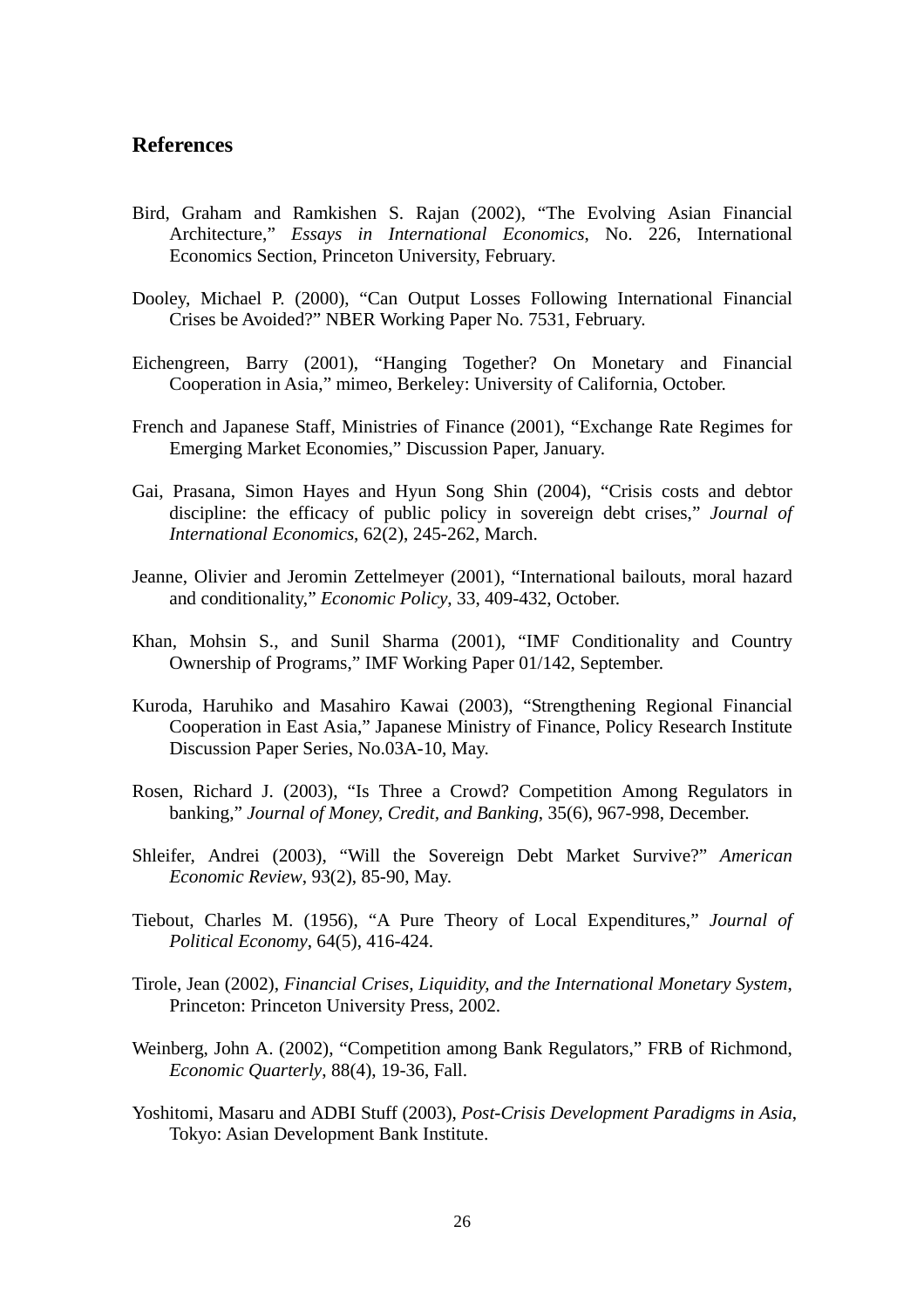## **List of Publications from the IDE APEC Study Center**

#### **FY 1995/96**

#### **IDE APEC Study Center Working Paper Series**

- No.1 Hiroki Kawai and Iwao Tanaka, "Measuring the Cost of Protection in Japan"*, 1990*.
- No.2 Fumio Yoshino, "Trade Impediments of Agricultural Products and Food".
- No.3 Haruko Yamashita, "Factors Affecting Domestic Price Differentials in the Japanese Fisheries and Marine Products".
- No.4 Kunihiro Ohishi, "Factors Affecting Domestic Price Differentials in the Petroleum Products".
- No.5 Hideki Ishikawa, "Factors Affecting Domestic Price Differentials in the Japanese Electric and Electronic Machinery Products".
- No.6 Akiko Hirano, "Legal Aspects of the Institutionalization of APEC".
- No.7 Tatsushi Ogita, "The APEC Policy-Making Process in Japan".
- No.8 Jiro Okamoto, "An Approach towards Australia's Foreign Economic Policy Making Process".

#### **FY 1996/97**

#### **1. Report**

#### *The View of Economic and Technology Cooperation in APEC*  Edited by Keiji Omura

| Chapter I   | General Perspective on the Economic And Technology Cooperation of APEC    |
|-------------|---------------------------------------------------------------------------|
|             | (by Keiji Omura)                                                          |
| Chapter II  | Trade Flow and Foreign Direct Investment in APEC Region (by Satoru        |
|             | Okuda)                                                                    |
| Chapter III | Constant-Market Share Analysis and Open Regionalism: A Study Suggestion   |
|             | (by Hiroya Ichikawa)                                                      |
| Chapter IV  | Development and Stability of the Asia-Pacific Regional Market: How to     |
|             | Stabilize the Development Path of the East-Asian Market by Establishing a |
|             | Framework for Better Risk Management (by Toshihiko Kinoshita)             |
| Chapter V   | Human Development in the Case of Small and Medium Sized Enterprises (by   |
|             | Tomohiro Uchida)                                                          |
| Chapter VI  | APEC Cooperation for Adjustment toward Emerging Problems (by Masatake)    |
|             | Wada)                                                                     |
| Chapter VII | Japan's ODA and APEC (by Takeshi Mori)                                    |
|             |                                                                           |

#### **2. IDE APEC Study Center Working Paper Series**

- No.1 Shigeru Itoga, "Labor Issues and APEC Liberalization".
- No.2 Jiro Okamoto, "Asian Regionalism and Japan".
- No.3 Jiro Okamoto, "Foreign Economic Policy Making in Australia: Analytical Framework and the Role of the State".
- No.4 Shigeki Higashi, "Economic Policy and the Growth of Local Manufactures in Thailand".
- No.5 Tatsushi Ogita, "The Origins of Contrasting Views on APEC".
- No.6 Daisuke Takoh, "China's APEC Policy and the Accession to the WTO".
- No.7 Tatsushi Ogita and Daisuke Takoh, " The Making of the Osaka Action Agenda and Japan's Individual Action Plan".
- No.8 Hiroki Tohya, "TRIPs and Policies of APEC on Intellectual Property Rights: Economic Theory and Political Reality".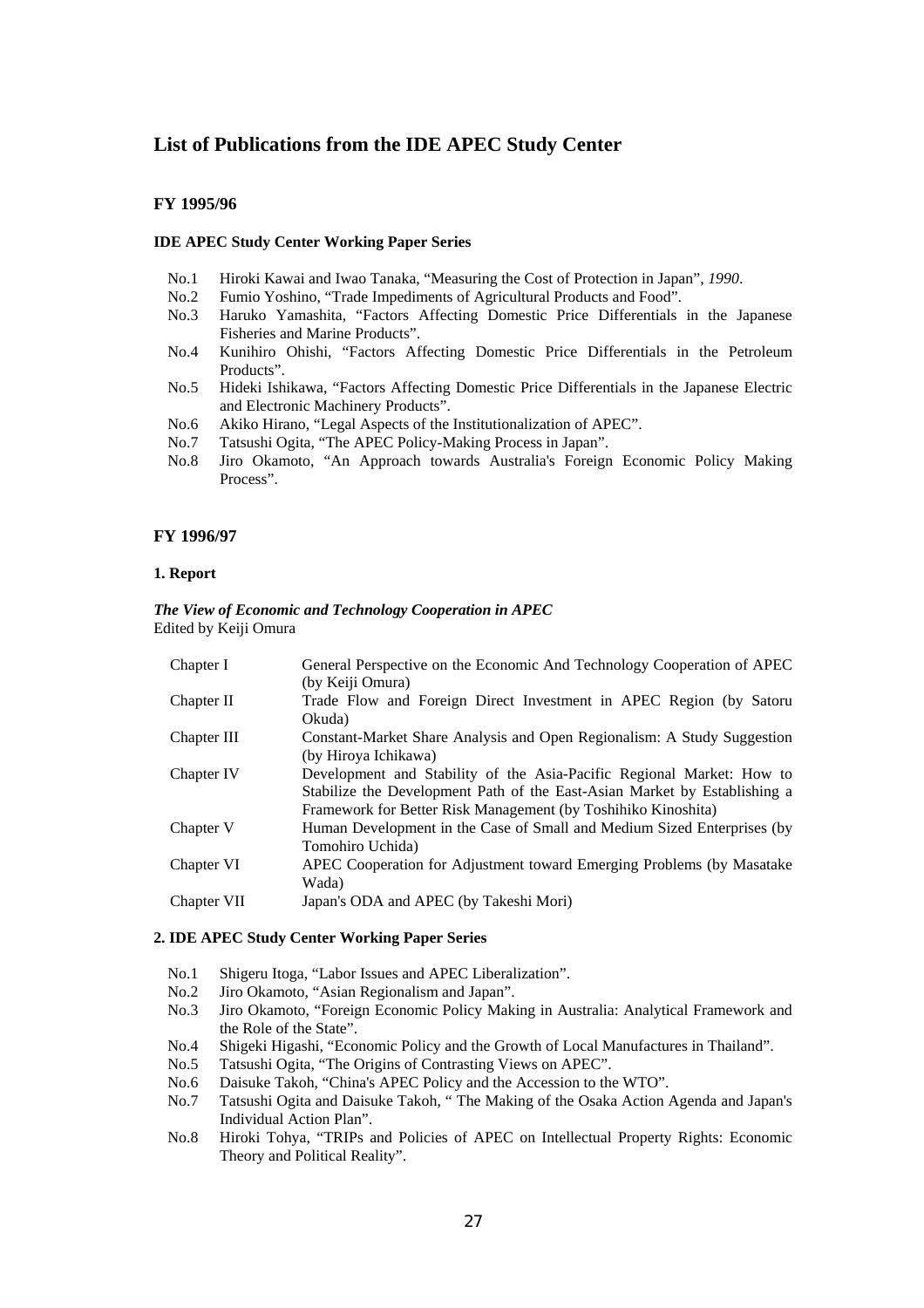- No.9 Ippei Yamazawa, "APEC's Liberalization and Impediments in Japan: Overview of Services Trade".
- No.10 Kunihiro Ohishi, "Survey of Impediments to Trade and Investment in Japan -Distribution Services".
- No.11 Hidenobu Okuda, "Impediments in Japanese Banking Industry".
- No.12 Tsutomu Chano, "Impediments to Service Trade in the Insurance Sector".
- No.13 Masanao Terashima, "Trade and Investment Barriers, and Domestic-Foreign Price Differentials in Transport Services".
- No.14 Schunichi Hiraki, "Impediments in Construction and Engineering Services".
- No.15 Haruko Yamashita, "Trade Impediments and Domestic Price Differentials in the Japanese Telecommunications Sector".
- No.16 Kazuhiko Yokota, "Impediments to International Service Transactions in the Health-related and Social Services Sector".
- No.17 Shujiro Urata and Hiroki Kawai, "The Cost of Regulation in the Japanese Service Industries".
- No.18 Marina Fe B. Durano, "Barriers to Cross-Border Provision of Services within the APEC: with a Focus on the Movement of Persons".
- No.19 Kahlil Rowter, "Training as a Vehicle for Enhanced Growth: A Study of Human Resource Development Needs for Enhanced Investment and Cooperation among APEC Members".
- No.20 Li Kun Wang , "The Effect and Strategy of Trade Liberalization for China".
- No.21 Zhao Jiang Lin, "Openness of China's Manufacturing Sectors and Its APEC Policy".

### **3. Reports of Commissioned Studies**

- Center for APEC Studies, Nankai University, *Economic Policy in APEC: The Case of China Policy*.
- Institute of Economics and Social Research, Faculty of Economics, University of Indonesia, *Economic Policy in APEC: The Case of Indonesia*.
- Philippine Institute for Development Studies, *Economic Policy in APEC: The Case of the Philippines*.
- Faculty of Economics, Chulalongkorn University, *Economic Policy in APEC: The Case of Thailand*.

#### **FY 1997/98**

#### **1. Report**

#### *Deepening Economic Interdependence in the APEC Region*  Edited by Keiji Omura

| Overview    | (by Keiji Omura)                                                           |
|-------------|----------------------------------------------------------------------------|
| Chapter I   | Deepening Economic Interdependence in the APEC Region: Boom and            |
|             | Vulnerability through Trade Linkages (by Hiroshi Osada)                    |
| Chapter II  | Can a Sub-regional Group Enhance the Tie?: with Emphasis on East Asia (by  |
|             | Satoru Okuda)                                                              |
| Chapter III | The Background and Causes of the Current Financial Crisis in Indonesia (by |
|             | Masaaki Komatsu)                                                           |
| Chapter IV  | ASEAN's Relationships with America (by Takeshi Aoki)                       |
| Chapter V   | The Historical Development of Australia-ASEAN Relations: Implications for  |
|             | APEC into the Year 2000 (by Jiro Okamoto)                                  |
| Chapter VI  | Industrial Policies and Trade Liberalization: The Automotive Industry in   |
|             | Thailand and Malaysia (by Mai Fujita)                                      |
| Appendix    | China's Policy for the Liberalization of Trade and Investment through the  |
|             | APEC/IAP and Negotiations for the Accession to the WTO in 1997 (by         |
|             |                                                                            |
|             | Daisuke Takoh)                                                             |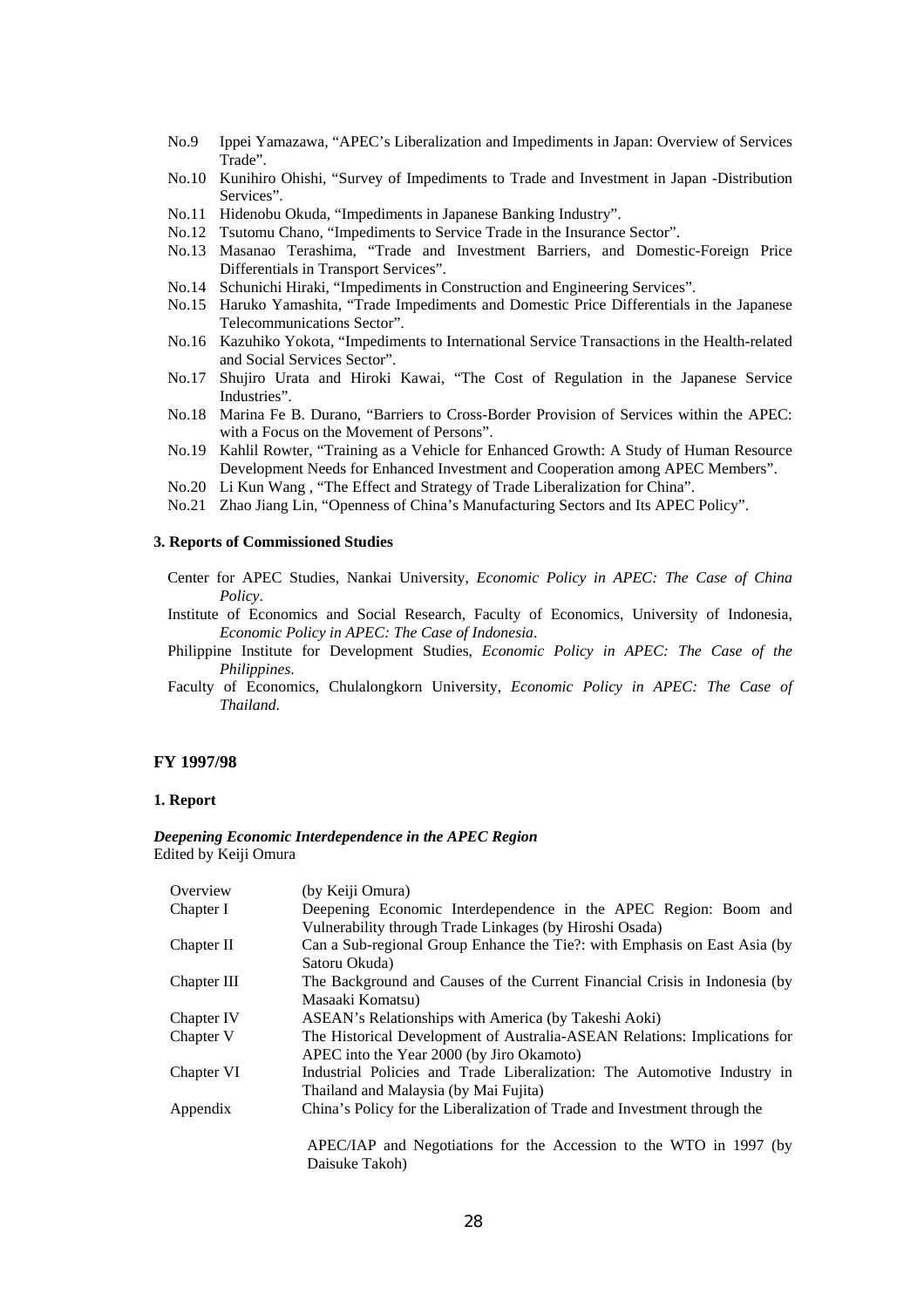#### **2. IDE APEC Study Center Working Paper Series**

- No.1 Akira Kuroda, "Stakes in Common: APEC's Technological Cooperation".
- No.2 Shigeru Itoga, "The Challenge to the Enhancement of Technological Level of Thai Industry".
- No.3 Atsusuke Kawada, "Current Situation and Outlook for Economic and Technical Cooperation among Developing Countries in APEC: Singapore Cooperation toward Neighbouring Asian Developing Countries".
- No.4 Shunji Karikomi, "The Development Strategy for SMEs in Malaysia".
- No.5 Nobuhiro Horii, "APEC Cooperation and Strategies for the Introduction of Renewable Energy into Developing Countries".
- No.6 Colin K.L. Chang, "Lessons in Technology Development: The Japanese Experience".

#### **3. Reports of Commissioned Studies**

Urban Ecosystem Management, Institute for Environment and Development (LESTARI), Universiti Kebangsaan Malaysia, *Urbanization and Environment in Malaysia: Managing the Impact*.

Tsai She Hsien, Taiwan Research Institute, *A Study in the technological Development of Taiwan's Enterprise and Technology Transfer with Direct Investment*. (in Japanese).

#### **FY 1998/99**

#### **1. Reports**

#### *Trade Liberalization and Facilitation in APEC: A Re-evaluation of APEC Activities*  Edited by Satoru Okuda

| Chapter I   | "Potential" APEC Sub-regions: Current Status and Future (by Satoru Okuda)  |
|-------------|----------------------------------------------------------------------------|
| Chapter II  | The AFTA-CER Linkage Dialogue: An Endeavour for Closer Relations           |
|             | between SRTAs within APEC (by Jiro Okamoto)                                |
| Chapter III | Vietnam in APEC: Changes in Trade Patterns after the Open Door Policy (by  |
|             | Mai Fujita)                                                                |
| Chapter IV  | Development Policies for Small and Medium Enterprises in APEC: In the      |
|             | Case of the Philippines (by Mayumi Fukumoto)                               |
| Chapter V   | Capital Account Liberalization in Emerging Markets: Lessons from the Asian |
|             | Currency Crisis (by Shunji Karikomi)                                       |
| Chapter VI  | Korea's New Accounting Standards and Its Impact on APEC (by Shiro          |
|             | Takahashi and Satoru Okuda)                                                |

#### *Future Prospects of Supporting Industries in Thailand and Malaysia*  Edited by Ryuichiro Inoue and Shigeru Itoga

| Chapter I   | Overview (by Shigeru Itoga)                                             |
|-------------|-------------------------------------------------------------------------|
| Chapter II  | Future Prospect of Supporting Industries in Thailand and Malaysia (by   |
|             | Ryuichiro Inoue)                                                        |
| Chapter III | Fostering Supporting Industries in Thailand through the Linkage between |
|             | Local and Foreign Interests, the Case of Mold and Die Sector (by Jun    |
|             | Tsunekawa)                                                              |
| Chapter IV  | Development and Enhancement of Supporting Industries in Malaysia (by    |
|             | Kyohei Yamazaki)                                                        |
| Chapter V   | Real State of Mold & Die Industries in Asia and Their Relationship with |
|             | Japan's Mold & Die Industry (by Etsujiro Yokota)                        |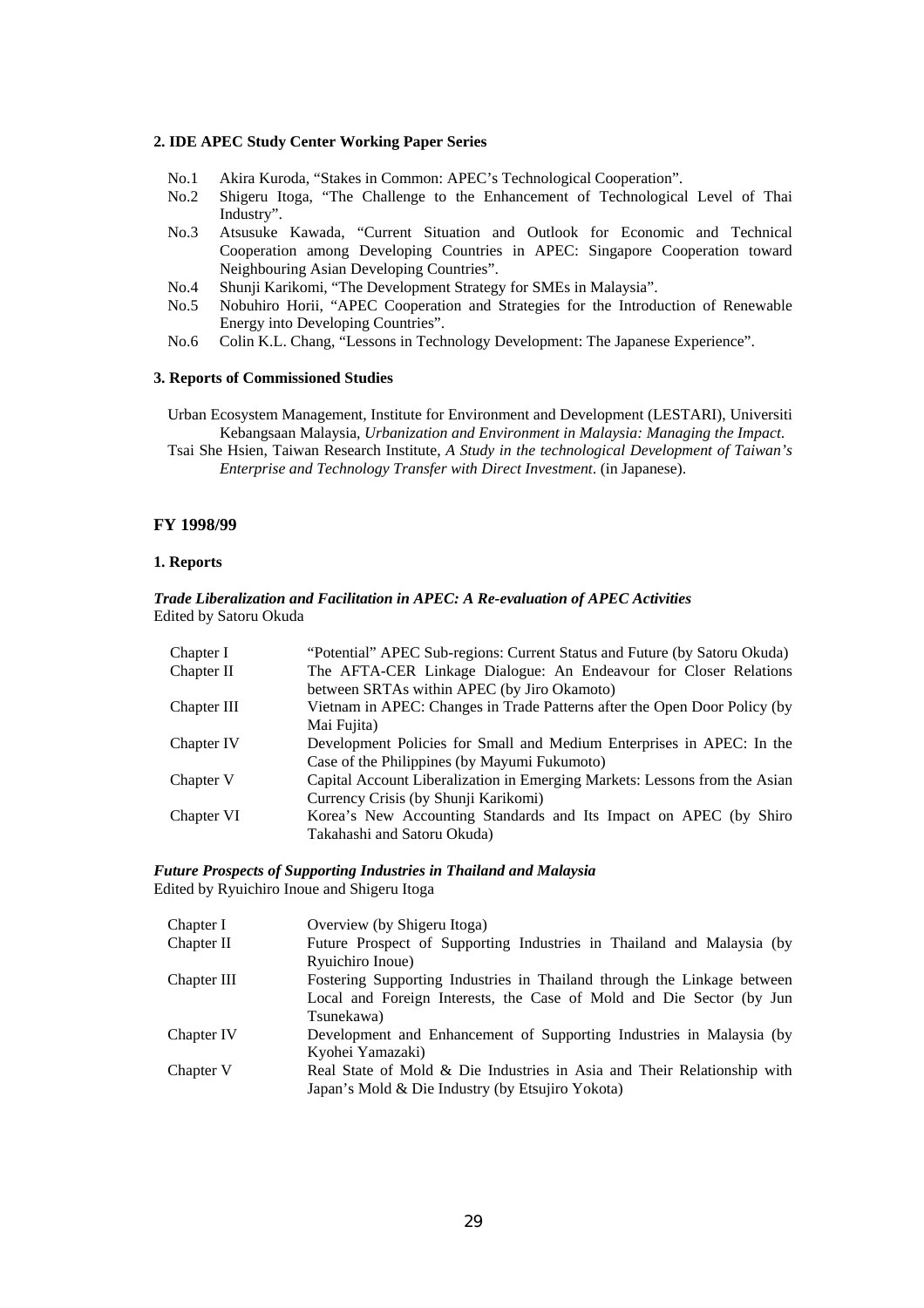#### **2. IDE APEC Study Center Working Paper Series**

Ratana Eiamkanitchat, "The Role of Small and Medium Supporting Industries in Japan and Thailand".

#### **3. Reports of Commissioned Studies**

- Rajah Rasiah, IKMAS, UKM and Faculty of Economics and Business, UNIMAS*, State Support and Machine Tool Subcontracting Links in Malaysia : Microelectronics and Passenger Car Assemblies.*
- Kitti Limskul, Faculty of Economics, Chulalongkorn University*, Future Prospects of Selected Supporting Industries in Thailand.*

#### **FY 1999/2000**

#### **1. Report**

*Industrial Linkage and Direct Investment in APEC*  Edited by Satoru Okuda

| Chapter I   | Industrial Linkage and Direct Investment in APEC (by Satoru Okuda)      |
|-------------|-------------------------------------------------------------------------|
| Chapter II  | Foreign Direct Investment, Trade, and Vietnam's Interdependence in the  |
|             | APEC Region (by Mai Fujita)                                             |
| Chapter III | Technical Assistance to Japanese Affiliates: The Case of the Autoparts  |
|             | Industry in Thailand (by Yoshi Takahashi)                               |
| Chapter IV  | Russia's Participation in APEC and Economic Development in the Far East |
|             | (by Mayumi Fukumoto)                                                    |
| Chapter V   | Macroeconomic Impacts in APEC Region: Measurement by APEC Link          |
|             | Model (by Jinichi Uemura)                                               |
|             |                                                                         |

#### **2. IDE APEC Study Center Working Paper Series**

- No. 1 Jiro Okamoto, "The Political Process of APEC Early Voluntary Sectoral Liberalisation: Setting the Research Agenda".
- No. 2 Akiko Yanai, "APEC and the WTO: Seeking Opportunities for Cooperation".
- No. 3 Fumio Nagai, "The APEC EVSL Initiative and the Policy Making Process in Thailand".
- No. 4 Tatsushi Ogita, "Japan's Policy Making in the APEC EVSL Consultations: Its Actors, Process and Interpretations".
- No. 5 Yutaka Onishi, "Politics by Mass Media?: Changes in the Korean Policy toward APEC Early Voluntary Sectoral Liberalization".
- No. 6 Satoshi Oyane, "America's Non-"Two-Level Game" at the APEC EVSL Initiative: Structural Change in Trade Politics".

#### **3. Reports of Commissioned Studies**

- Michael Wesley, School of Political Science, University of New South Wales, *The Politics of Early Voluntary Sectoral Liberalisation in Australia*.
- Hanafi Sofyan, A. Syafi'i, Yasmi Adriansyah and Lynda Kurnia Wardhani, Institute for International Finance and Commodities (Jakarta), *The Policy Making Consultations of APEC Early Voluntary Sectoral Liberalization: The Case of Indonesia*.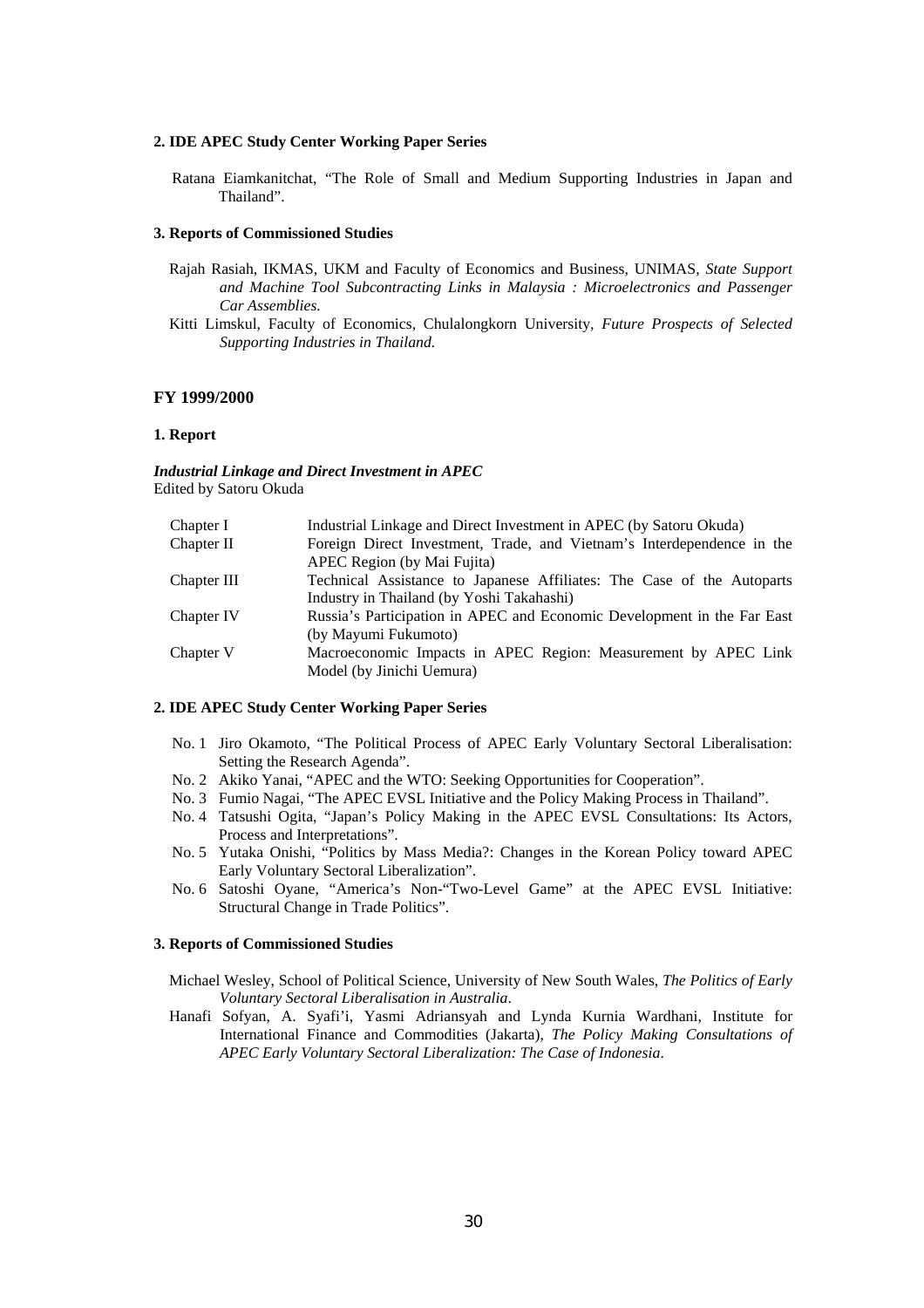#### **FY 2000/01**

#### **1. Report**

#### *APEC in the 21st Century*-*Selected Issues for Deeper Economic Cooperation*- Edited by Satoru Okuda

| Chapter I   | Impact of Economic and Technical Cooperation on Northeast Asian Countries    |
|-------------|------------------------------------------------------------------------------|
|             | (by Mayumi Fukumoto)                                                         |
| Chapter II  | Linking SRTA and ECOTECH—A Consideration Based on Japan-Korea                |
|             | FTA (by Satoru D. Okuda)                                                     |
| Chapter III | Macroeconomic Impacts under FTA Configuration in the APEC Region (by         |
|             | Jinichi Uemura)                                                              |
| Chapter IV  | Liberalization of Trade in Services in APEC: Assessment of IAP and the       |
|             | GATS Commitments (by Mikiko Yogo)                                            |
| Chapter V   | Regional Trade Arrangement and Strategies of Multinationals: Implications of |
|             | <b>AFTA</b> for Economic Integration (by Mai Fujita)                         |
| Chapter VI  | Expert Dispatch Program for Private Enterprises – The Case of JODC Experts   |
|             | in the Thai Manufacturing Sector- (by Yoshi Takahashi)                       |

#### **2. IDE APEC Study Center Working Paper Series**

- No.1 Jiro Okamoto, "The AFTA-CER Linkage Dialogue Revisited: Its Recent Development and Implications".
- No.2 Akiko Yanai, "Reciprocity in Trade Liberalization".
- No.3 Fumio Nagai, "Thailand's Attitude toward Trade Liberalization: In the Context of the ASEAN Free Trade Area (AFTA) ".
- No.4 Tatsushi Ogita, "On Principles of APEC".
- No.5 Satoshi Oyane, "'Plurilateralism' of the United States and its APEC Policies".
- No.6 Hanafi Sofyan, "Promoting Financial Cooperation within the ASEAN+3".

#### **3. Reports of Commissioned Studies**

- Yoo Soo Hong, Korea Institute for International Economic Policy (KIEP), *Internet Business Cooperation in Northeast Asia and APEC*.
- Vladimir I. Ivanov and Hirofumi Arai, Economic Research Institute for Northeast Asia (ERINA), *Multilateral Cooperation in Northeast Asia and APEC*.

### **FY 2001 /02**

#### **1. Reports**

#### *A Study on Trade, Investment and International Labor Migration in the APEC Member Economies*  Edited by Yasuko Hayase

| Chapter I   | International Migration in the Asia Pacific Region: Trend and Policies (by          |
|-------------|-------------------------------------------------------------------------------------|
|             | Yasuko Hayase)                                                                      |
| Chapter II  | Trade Structure in the APEC Region (under a separate volume on <i>Statistic for</i> |
|             | Trade and Foreign Direct Investment in the APEC Member Economies,                   |
|             | 1980-2000) (by Yosuke Noda)                                                         |
| Chapter III | Liberalization of Trade and Investment and Its Effects on International             |
|             | Migration (by Mayumi Fukumoto)                                                      |
| Chapter IV  | Dynamic Impacts of Trade Liberalization on Multi-National Enterprises and           |
|             | Labor Market (by Kazuhiko Oyamada)                                                  |
| Chapter V   | International Labor Migration from China: policy and Trends (by Yin Hao)            |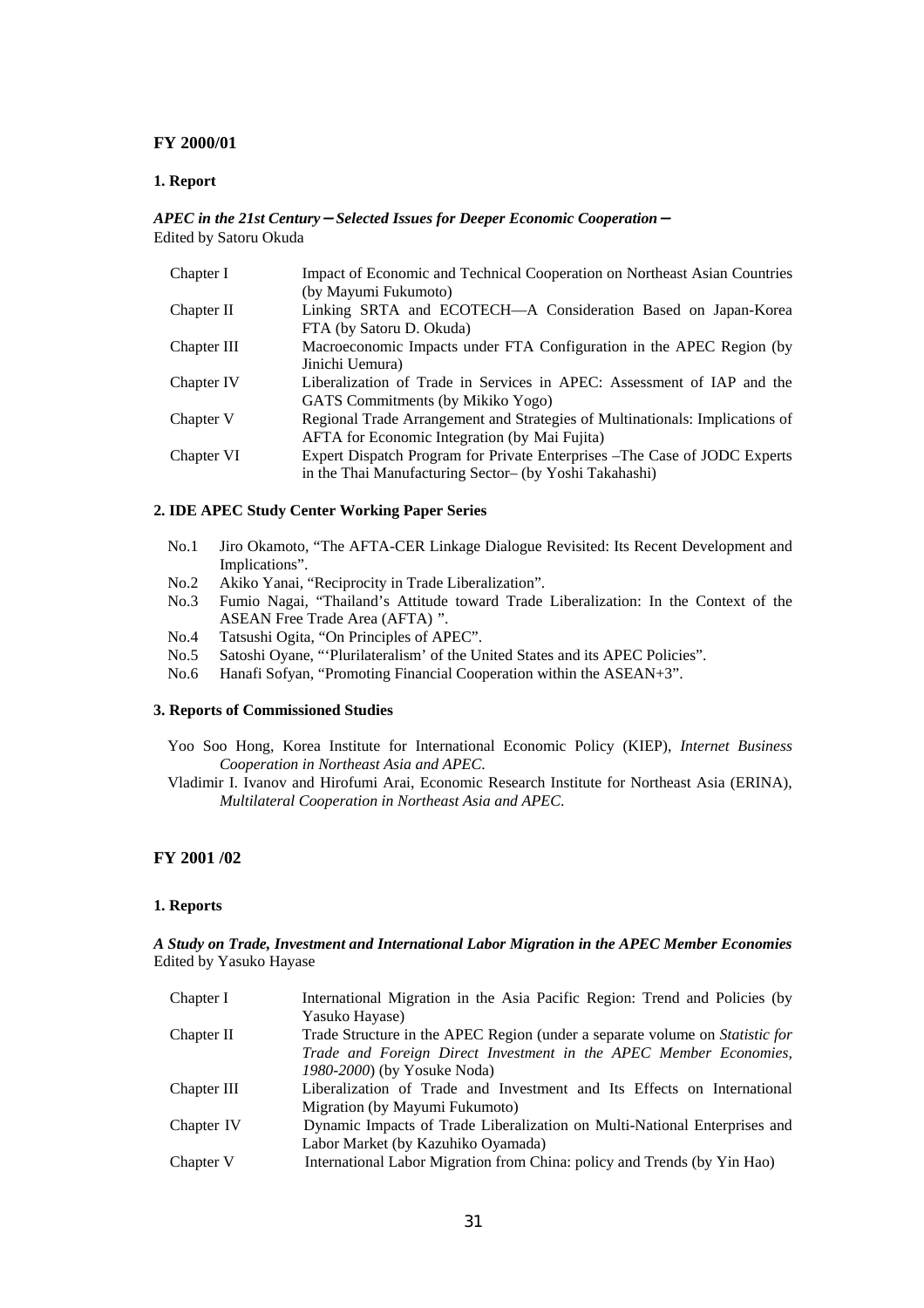| Chapter VI   | What is the impact of FDI on Foreign Trade in China? (by Xiaoning Gong) |
|--------------|-------------------------------------------------------------------------|
| Chapter VII  | International Migration and Foreign Workers in South Korea (by Yin Hao) |
| Chapter VIII | Labor Markets and Direct Investment of Hong Kong and Singapore (by      |
|              | Shoichi Ito)                                                            |
| Chapter VX   | The Impact of International Labor Migration on Remittances in the       |
|              | Philippines (by Yoshio Yoshida)                                         |

#### *Statistic for Trade and Foreign Direct Investment in the APEC Member Economies, 1980-2000*  Edited by Yasuko Hayase

#### **2. IDE APEC Study Center Working Paper Series**

- No.1 Jiro Okamoto, "Seeking Multilateralism Friendly FTAs: The Research Agenda".
- No.2 Gen Yamamoto, "Theoretical Considerations of Multilateralism and Regionalism".
- No.3 Akiko Yanai, "The Function of the MFN clause in the Global Trading System".
- No.4 Tatsushi Ogita, "An Approach towards Japan's FTA Policy".
- No.5 Atsushi Yamada, "Between Regionalism and Multilateralism: New Dilemmas in U.S. Trade Policy".
- No.6 Fumio Nagai, "Thailand's Trade Policy: WTO Plus FTA?".
- No.7 Mikio Kuwayama and Yusuke Kuwayama, "The Comprehensiveness of Chilean Free Trade Agreements".

#### **3. Report of Commissioned Studies**

Maria-Christina Rosas, Department of International Relations, Faculty of Social and Political Sciences, National Autonomous University of Mexico (UNAM), *Mexican Foreign trade Policy in the new Millennium.*

#### **FY 2002/03**

#### **1. IDE Development Perspective Series**

*Whither Free Trade Agreements?: Proliferation, Evaluation and Multilateralization*. Edited by Jiro Okamoto

| Chapter I    | Introduction (by Jiro Okamoto)                                            |
|--------------|---------------------------------------------------------------------------|
| Chapter II   | Evaluating the Logics of FTA Formations in International Economics:       |
|              | Economic Rational Consequence of Strategic Interactions (by Gen           |
|              | Yamamoto)                                                                 |
| Chapter III  | Institutional Motives for Forming FTAs: The Contradiction between the MFN |
|              | Principle and Reciprocity (by Akiko Yanai)                                |
| Chapter IV   | The International Political Economy of FTA Proliferation: Testing the     |
|              | Analytical Scope of Neorealism, Neoliberalism and Constructivism (by      |
|              | Satoshi Oyane)                                                            |
| Chapter V    | The United States' Free Trade Agreements: From NAFTA to the FTAA (by      |
|              | Atsushi Yamada)                                                           |
| Chapter VI   | Mexico's Foreign Trade Policy in the NEW Millennium: Achievements and     |
|              | Challenges (by Maria-Cristina ROSAS)                                      |
| Chapter VII  | The Comprehensiveness of Chilean Free Trade Agreements (by Mikio          |
|              | Kuwayama)                                                                 |
| Chapter VIII | Japan as a Late-coming FTA Holder: Trade Policy Change for the Asian      |
|              | Orientation? (by Tatsushi Ogita)                                          |
| Chapter IX   | Thailand's FTA Policy: Continuity and Change between the Chuan and        |
|              | Thakshin Governments (by Fumio Nagai)                                     |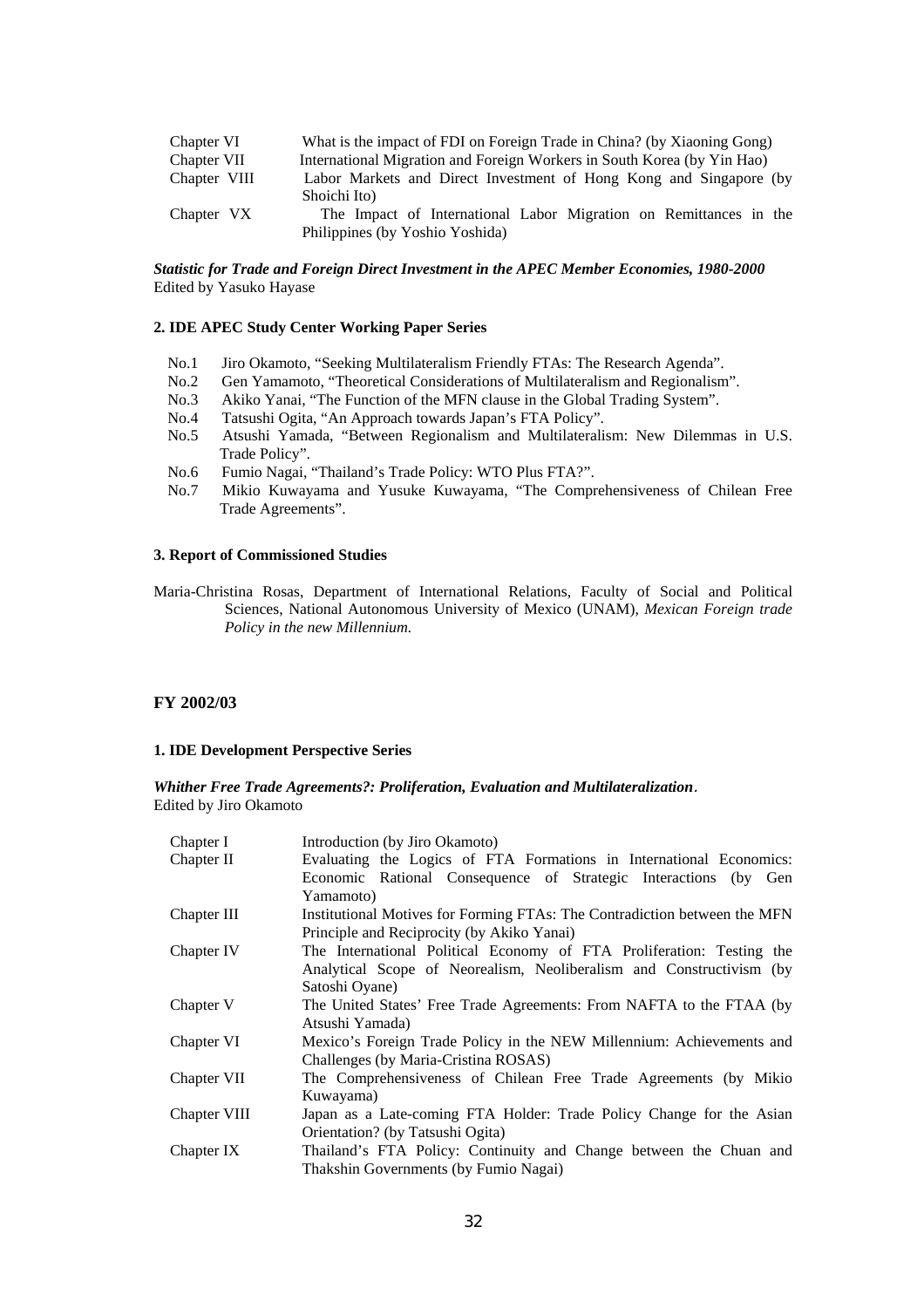| Chapter X    | Linkage between Malaysia's FTA Policy and ASEAN Diplomacy (by Sanae<br>Suzuki)                      |
|--------------|-----------------------------------------------------------------------------------------------------|
| Chapter XI   | Australia's FTA Policy: From Defensive Response to Competitive<br>Liberalization? (by Jiro Okamoto) |
| Chapter XII  | Diplomacy, Politics and Damage Control in the Negotiation of the New                                |
|              | Zealand-Singapore FTA (by Stephen Hoadley)                                                          |
| Chapter XIII | Conclusion (by Jiro Okamoto)                                                                        |

### **2. Report**

### *International Migration in APEC Member Economies: Its Relations with Trade, Investment and Economic Development.*

Edited by Yasuko Hayase

| Chapter I   | International Migration in the Asia-Pacific Region: Its Linkages with Trade    |
|-------------|--------------------------------------------------------------------------------|
|             | and Investment (by Yasuko Hayase)                                              |
| Chapter II  | Trade Structures in East Asia After the Financial Crisis: From the perspective |
|             | of Trade Indices (by Yosuke Noda)                                              |
| Chapter III | A Note on Data Adjustments to Include Foreign Direct Investment in an          |
|             | Applied General Equilibrium Model of Global Trade (by Kazuhiko Oyamada)        |
| Chapter IV  | Linkages among Trade, Investment and Migration: Theory and Empirical           |
|             | Evidence from Asia (by Hikari Ishido)                                          |
| Chapter V   | A Study of International Trade in Services in China (by Xiaoning Gong)         |
| Chapter VI  | International Labor Migration and Foreign Direct Investment in East Asian      |
|             | Development: Taiwan as Compared with Japan (by Ching-lung Tsay)                |
| Chapter VII | Economic Development and International Labour Migration in Malaysia (by        |
|             | Machiko Watanabe)                                                              |

**IDE APEC Study Center publications may be downloaded from:** 

**http://www.ide.go.jp/English/Apec/Publish/index.html**